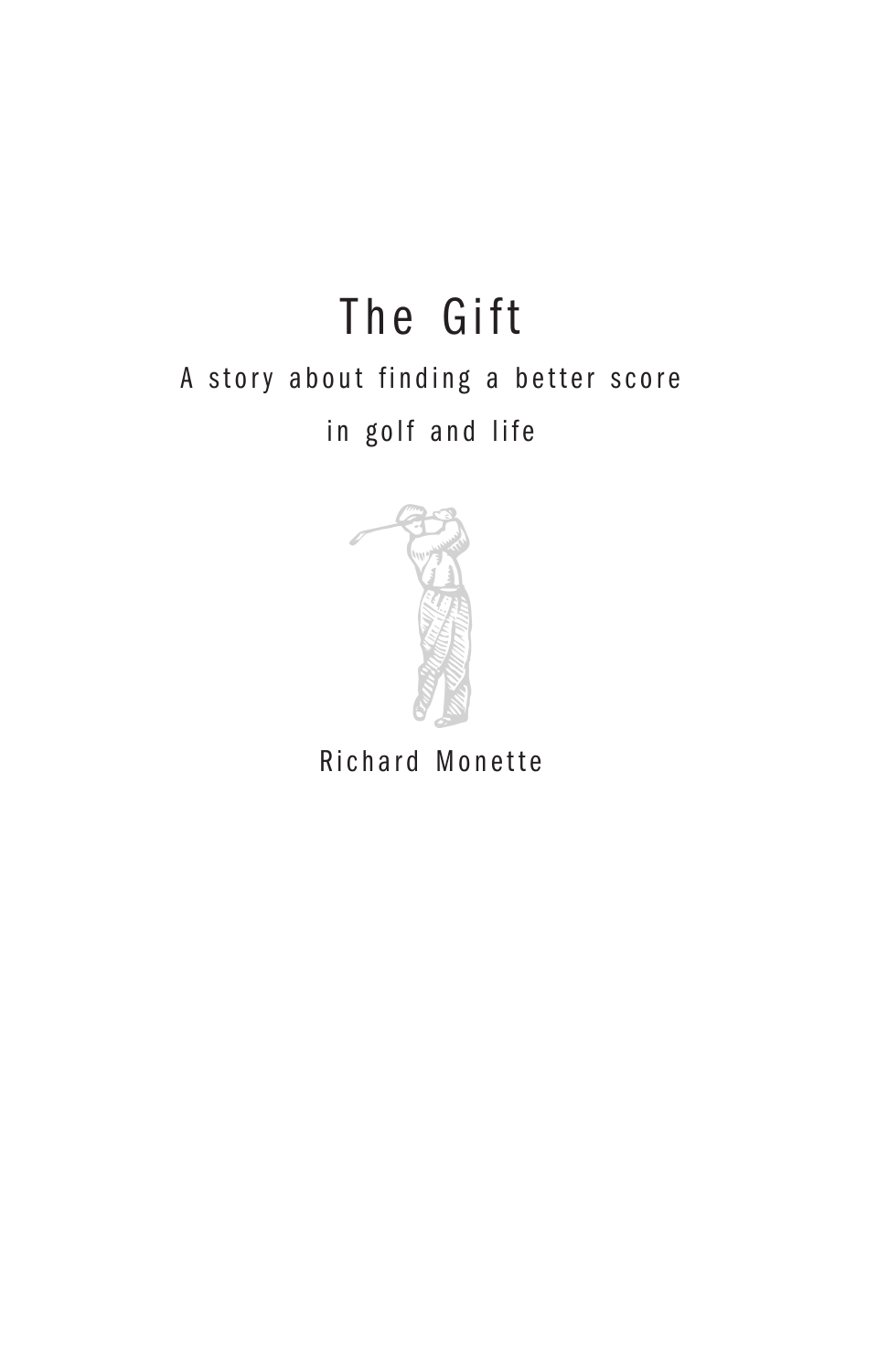The Gift - A story about finding a better score in golf and life

Copyright © 2003 by Richard Monette. All rights reserved. No part of this book may be reproduced in any form or by an electronic or mechanical means including information storage and retrieval systems without permission in writing from the publisher, except by a reviewer, who may quote brief passages in a review.

Monette, Richard, 1963-

The gift: A story about finding a better score in golf and life / Richard Monette.

ISBN 0-9734307-0-2

I. Title.

PS8576.O4556G44 2003 C813'.6 C2003-906686-X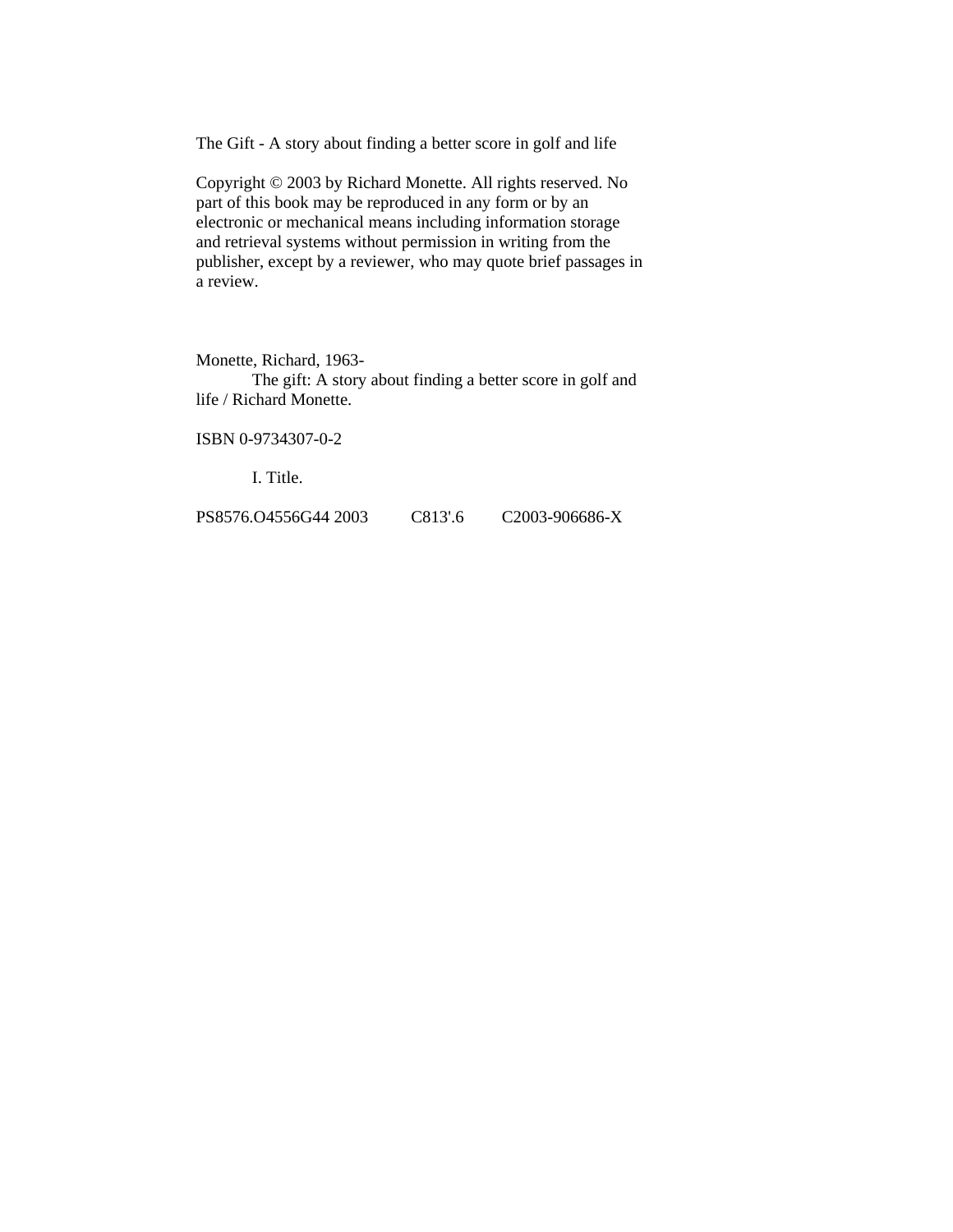#### *To my soul mates,*  **Blanche, Lizbeth, Zoé, Max and Jazz.** *I have always felt your love.*

*Thank you – To all of you who have provided me with feedback along the way, I greatly appreciate your support.*

*Finally, a very special thank you to my friend and editor Printer Bowler who taught me so much.*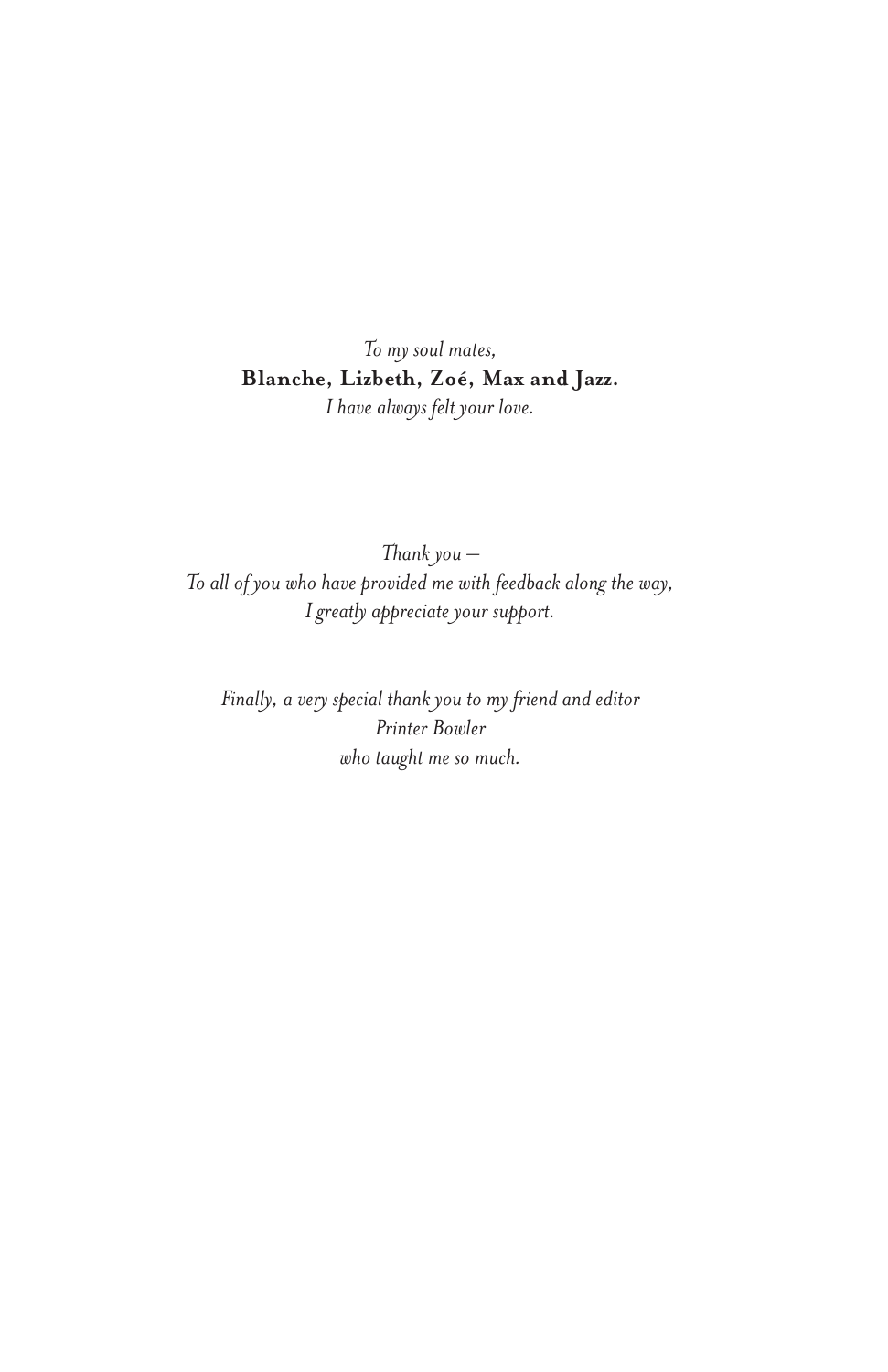#### contents

#### **Part One: The Players**

#### **Part Two: The Quest**

#### **Part Three: Into the Arena**

| The Warrior $\dots\dots\dots\dots\dots\dots\dots\dots\dots\dots\dots\dots$           |
|--------------------------------------------------------------------------------------|
|                                                                                      |
| The First Three Rounds of the Morrison World Invitational 149                        |
|                                                                                      |
|                                                                                      |
|                                                                                      |
|                                                                                      |
| About the Author $\dots\dots\dots\dots\dots\dots\dots\dots\dots\dots\dots\dots\dots$ |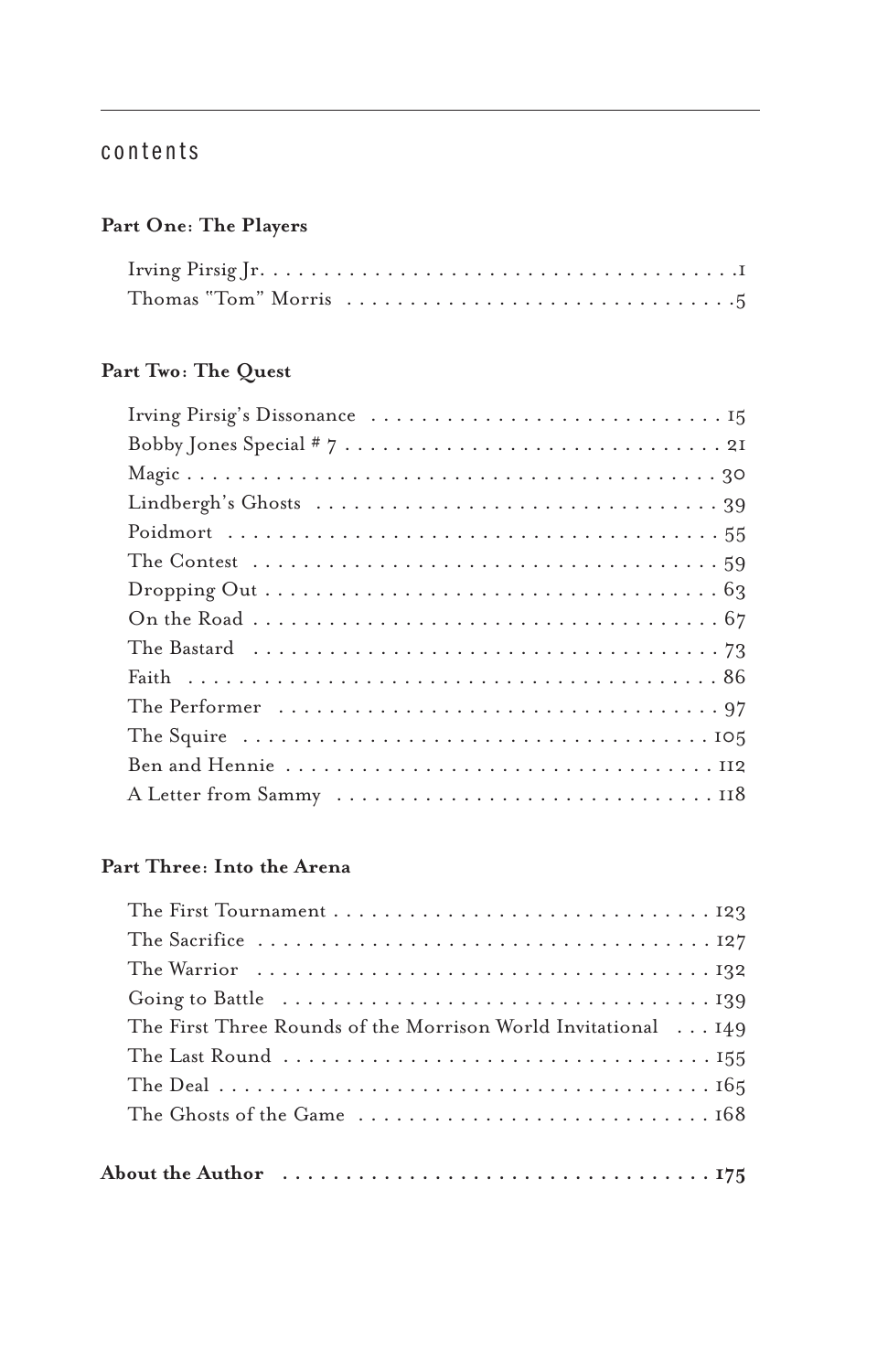

*"Nerve, enthusiasm and practice are the three essentials to success in golf. But to be great requires the gift..."*

Robert "Bob" Ferguson British Open Winner 1880-1881-1882

### Irving Pirsig Jr.

The tournament had ended more than an hour ago. The press tent was overheated and tempers were getting short.

"Where the hell is he?"

"I bet he doesn't show up!"

"Yeah, maybe he ran away, like his caddie..."

Like all the reporters, I was anxious to hear what Pirsig had to say about his round. Suddenly, a clamor erupted at the back of the tent and spread throughout the room like a brush fire.

"He's here! Pirsig's here!"

I rose from my chair on the stage where the press conference would take place. I could see above the tightly packed herd of journalists, all the way to the back of the tent. A tournament official held open the piece of white tarp that served as a door.

"Back away!" he barked at the crowd. At the thought of leaving without having a chance to get an explanation from Pirsig himself, the reporters moved out of the way as best they could.

After a moment, the official turned and signaled his colleagues to come in. Six or seven officials formed a protective ring around Pirsig. At least I assumed it was Pirsig. All I could see was the top of a flat white cap.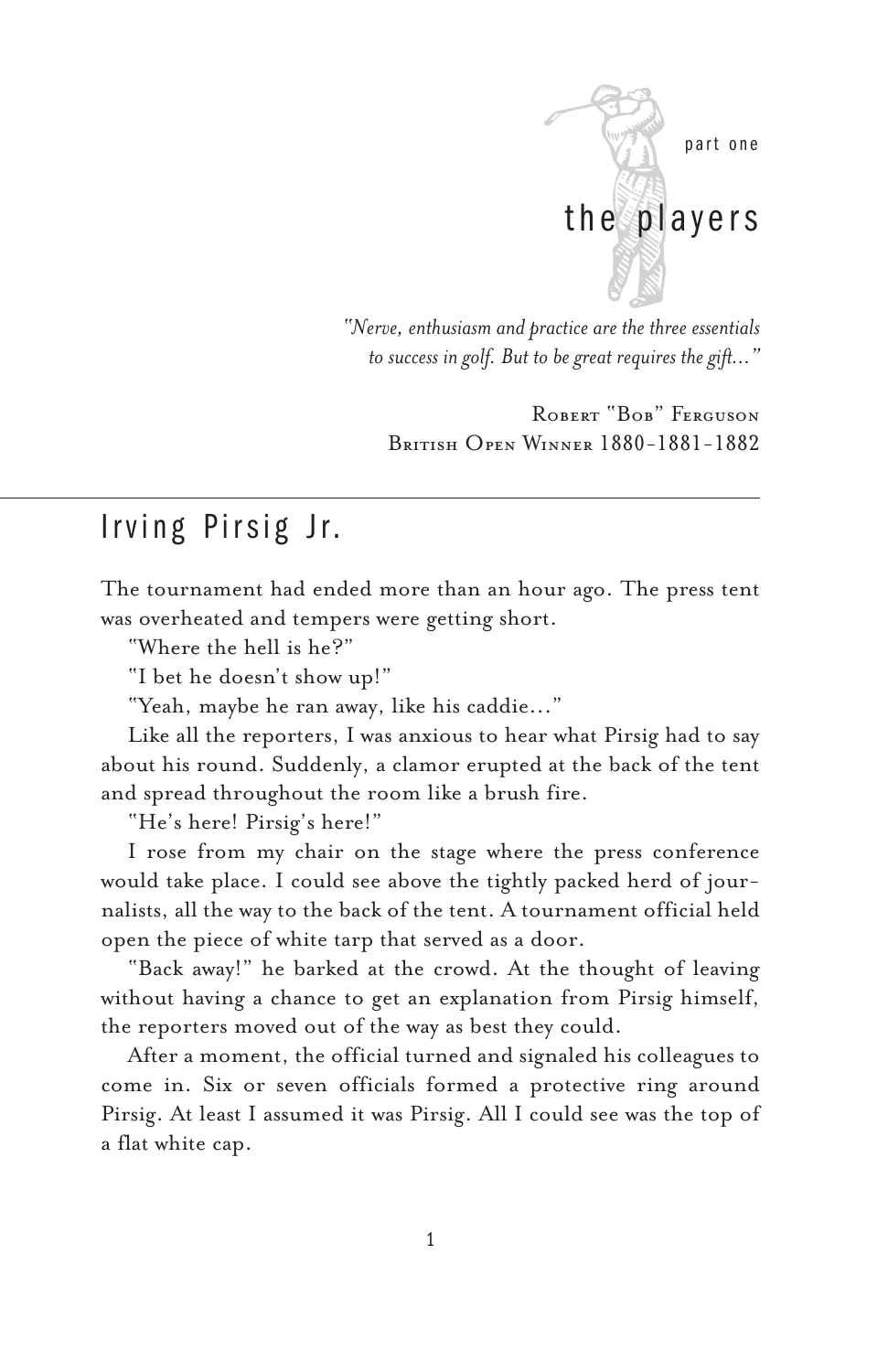The officials pushed and shoved through the crowd of reporters, and inched their way up the aisle. About halfway to the stage, the small group came to a complete halt. The reporters at the back of the tent had closed in behind Pirsig and his escorts, and those in front had stopped in their path. No one could move. As the officials yelled to people to clear the way, Pirsig looked up at the stage. It was as if the shy golfer needed to assess how much longer he had to endure this pandemonium. As he raised his head, I caught a glimpse of his glazed blue eyes, and a chill ran up the trace of sweat on my back.

The reporters began elbowing their way to the side again. In a few moments, the procession would reach the stage and the press conference would begin. I sat back down and reviewed my notes. The officials finally delivered Pirsig to the front of the room and escorted him up the three steps to the stage. He sat down on a gray metal chair behind a table, his tanned hands on the blue tablecloth. With a crumpled cue card in hand, I stood up and went to the podium to the left of the table where Pirsig sat. I covered the top of the microphone and cleared my throat one last time, then I began:

"As you know, my name is Thomas Morrison, and as the main sponsor I would like to..." It was as if my words had bounced off an invisible wall at the edge of the stage. The crowd kept shouting to get Pirsig's attention. I tried again:

"Gentlemen! Let's try to proceed with some kind of order. One at a time please!" I shouted. And, once more, my voice was lost in the loud noise of the crowd. The reporters wanted Pirsig and if they didn't get to talk to him soon, I wasn't sure what would happen. I backed away from the microphone and looked toward Pirsig, sitting behind the table. It was the first time I had been this close to him. He wasn't particularly good looking, handsome maybe, with his short, thick brown hair, his lean muscular face, a slightly crooked nose and metallic blue eyes. But he had something else – he looked like a man who had survived a voyage to hell. Someone who knew that the worst was behind. As one reporter would write the day after the tournament: *"Irving Pirsig Jr. deserves his nickname. Yes, he is a freak, but in the most beautiful sense of the word. Pirsig looks like a man who has faced his own demons, and won."*

Pirsig looked back at me. I shrugged my shoulders to signal that I had given up trying to calm the crowd. Pirsig nodded. He raised his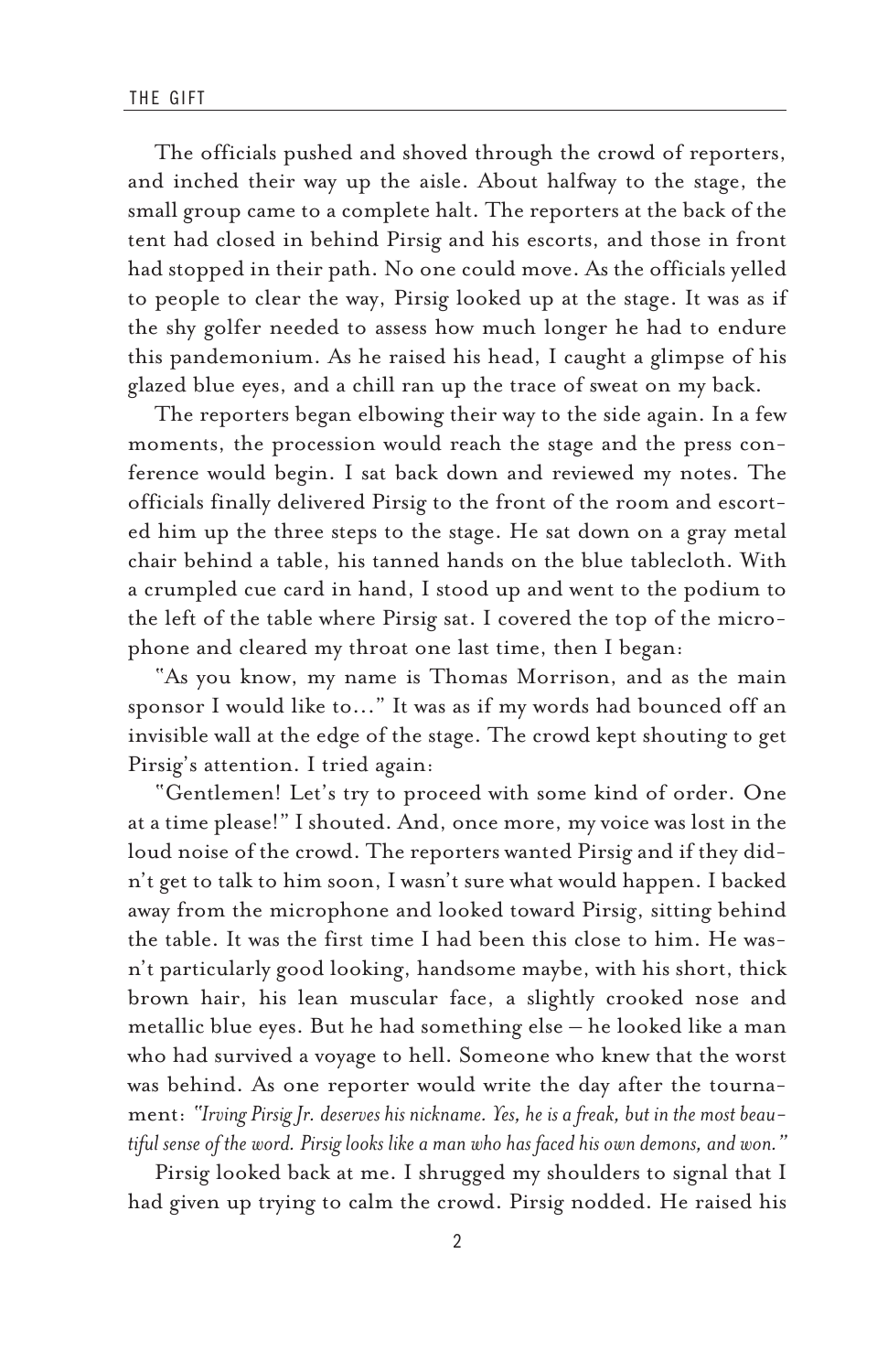hands and the mob quieted down. He pointed to a reporter at the front of the stage, which ignited another uproar and a deluge of camera flashes.

"Mr. Pirsig! Over here! Over here!"

"No! Here, Pirsig!"

"What happened out there?"

"Yeah! How did you make that last shot?"

"Are you going to turn pro?"

"What happened to your caddie?"

Amidst the cacophony, Pirsig tipped back his cap, wiped beads of sweat from his forehead, and waited. Gradually, the crowd settled just enough for him to finally speak.

"I'm glad it's over. I'm happy that I fulfilled my quest." These few puzzling words fueled a new outburst:

"What's over?"

"What quest?"

"What's a quest?"

"What are you talking about?"

"I fulfilled my quest. That's all," Pirsig reiterated as he removed his cap and scratched the top of his head. The reporters kept coming, but Pirsig said nothing more. At least, until one lone question pierced the room like an arrow and roused him out of his silence:

"Mr. Pirsig, is there anyone you would like to acknowledge for your great performance?"

Shielding his eyes from the bright lights, Pirsig looked to the left of the stage where the question had come from.

"You're right. I must. I'd like to thank Sammy, Faith, Ben and Hennie."

"Who are these people?" the reporter followed up. We all anticipated Pirsig's explanation. Instead, he put his cap back on his head, pushed himself up from his chair, and came toward me.

"Thank you for everything, Mr. Morrison," he said, his right hand extended. I rose from my chair and shook his hand. I should have said something. I had so many questions to ask him, but in the confusion of the moment, I kept quiet. Pirsig turned away and limped down the stage. He signaled to the official not to bother. Alone, he began the trek to the back of the tent. The mob still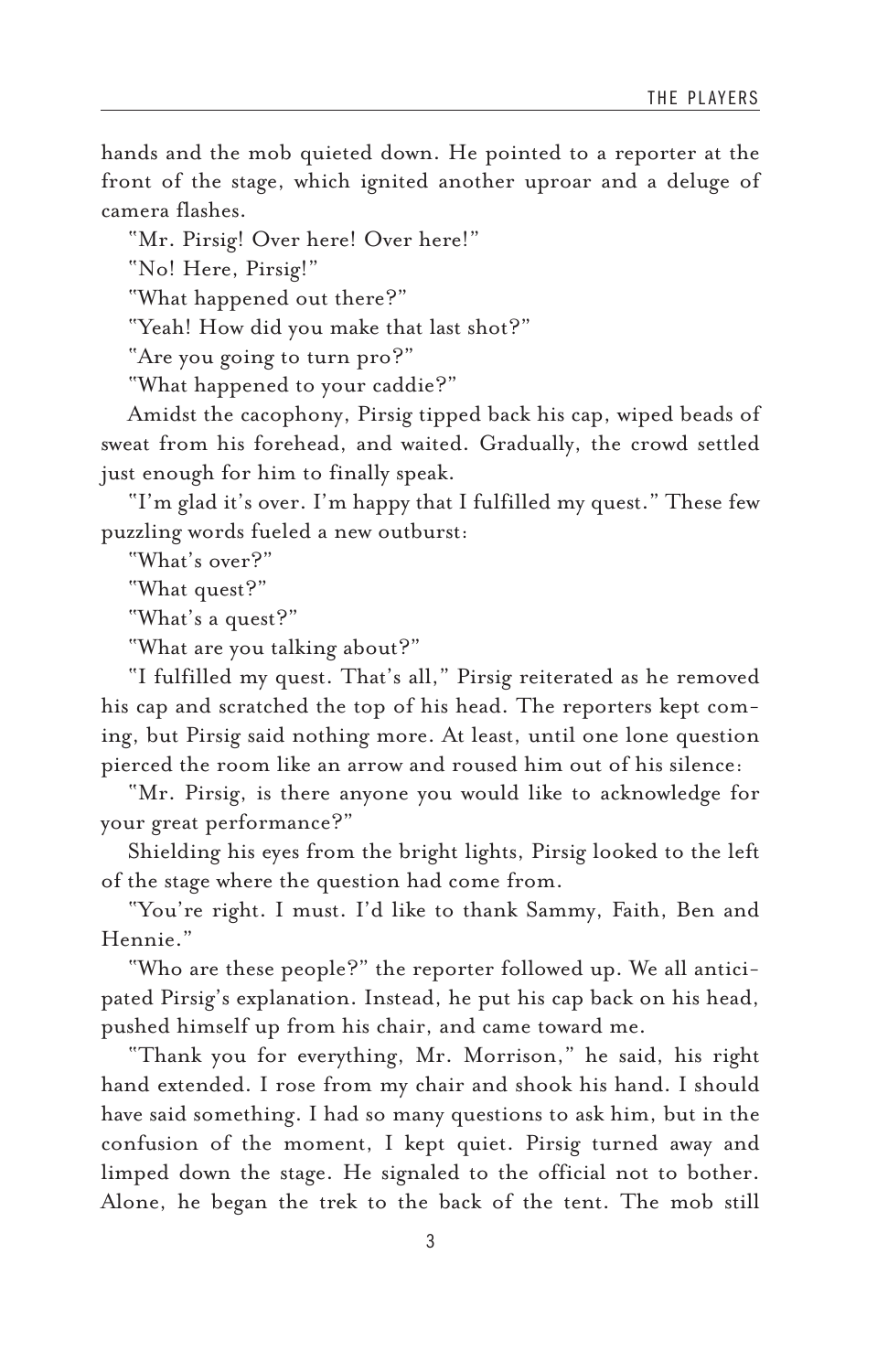harassed him with questions, but this time they parted to let him through.

The strange press conference that ended the first Morrison Invitational was the last time Irving Pirsig Jr. was ever seen at a professional golf tournament.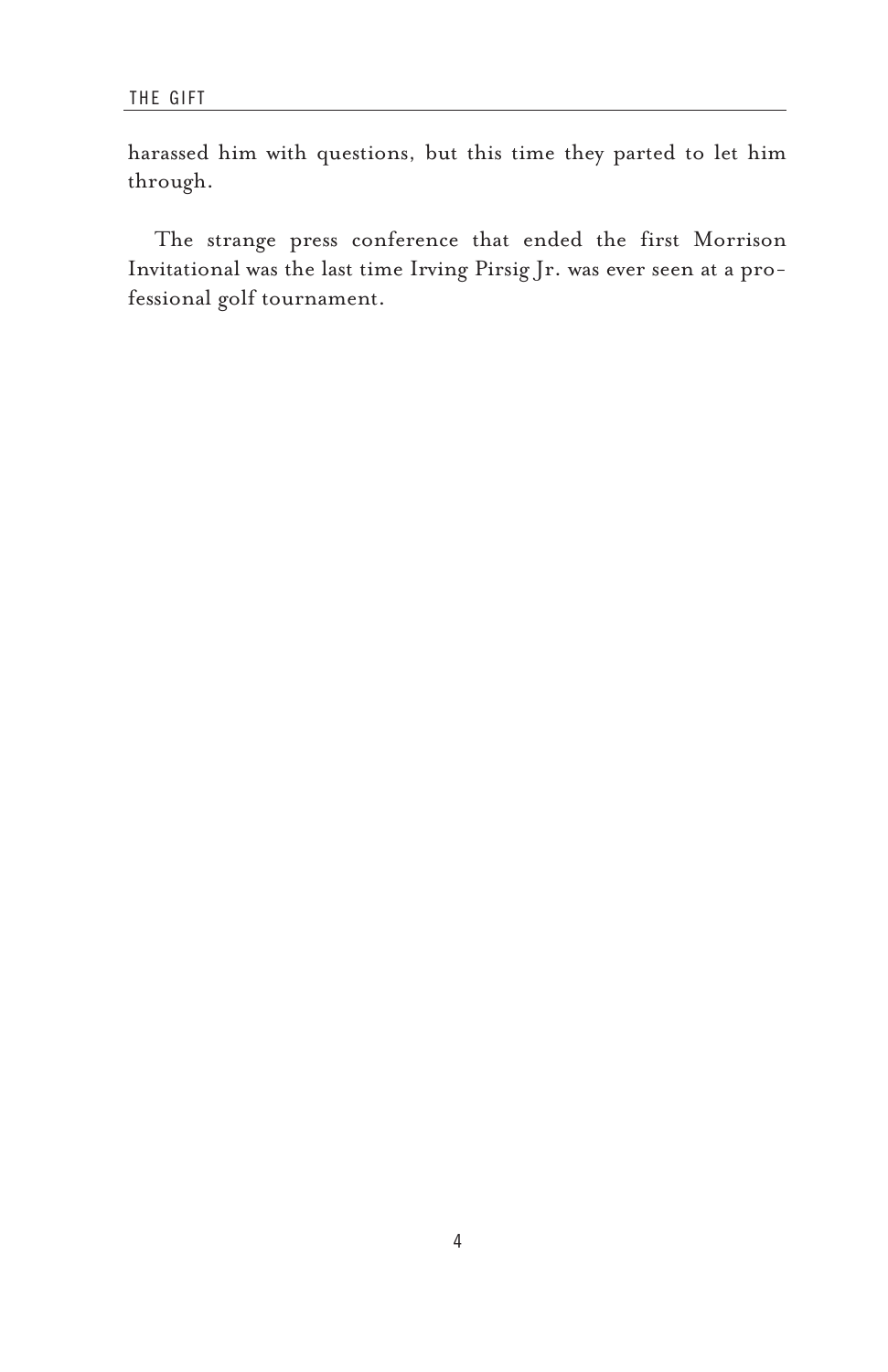## Thomas "Tom" Morris

This story is about Irving Pirsig's quest, but first, let me introduce myself. Morrison is not my real name. I was baptized Thomas Morris, or Tom. The name was my father's idea. He thought the famous name would inspire me to follow in the steps of "Old Tom." My father never made it as a golfer so wanted me to make it for him. My mom warned him that with a name like Tom Morris, the other kids would make fun of me. But he never listened to my mom or anyone else – he was as narrow-minded and stubborn as his great wealth allowed. Thomas, "Tom" Morris I would be.

For the early part of my life, I made my father proud. I weighed more than ten pounds when I was born. I walked when I was nine months old and I hit my first golf ball at seventeen months. My dad never missed an opportunity to remind me how blessed I was. "You will never have to worry about money, son. Just focus on golf and school and you're set for life."

I truly loved golf, but I despised all the blarney around the game. To mold me into the next great Scottish golfer, my dad locked me into an elaborate schedule. Except for the few rounds I played before school some mornings, every other minute of my day was accounted for. From the opening bell of school to the time my head hit the pillow at night, my life was a whirlwind of lessons, practice and sermons from my old man.

To the old bastard's credit, I must admit the lessons paid off. No one could hit the ball like I did. Not the other kids I competed against, not the few pros around the club, and especially not my father. Every week, we played one match. I don't think he really enjoyed golfing with me. His only purpose was to make me tougher. How I dreaded those games. He made fun of me and criticized me until I was almost in tears, but to his credit, he never pushed me too far. Every time, he stretched my resistance and then backed off before I broke down. This sick strategy worked. One day when I was thirteen, I realized I had become deaf to my father's insults – as if he didn't exist for me anymore. For the first time ever, I beat him.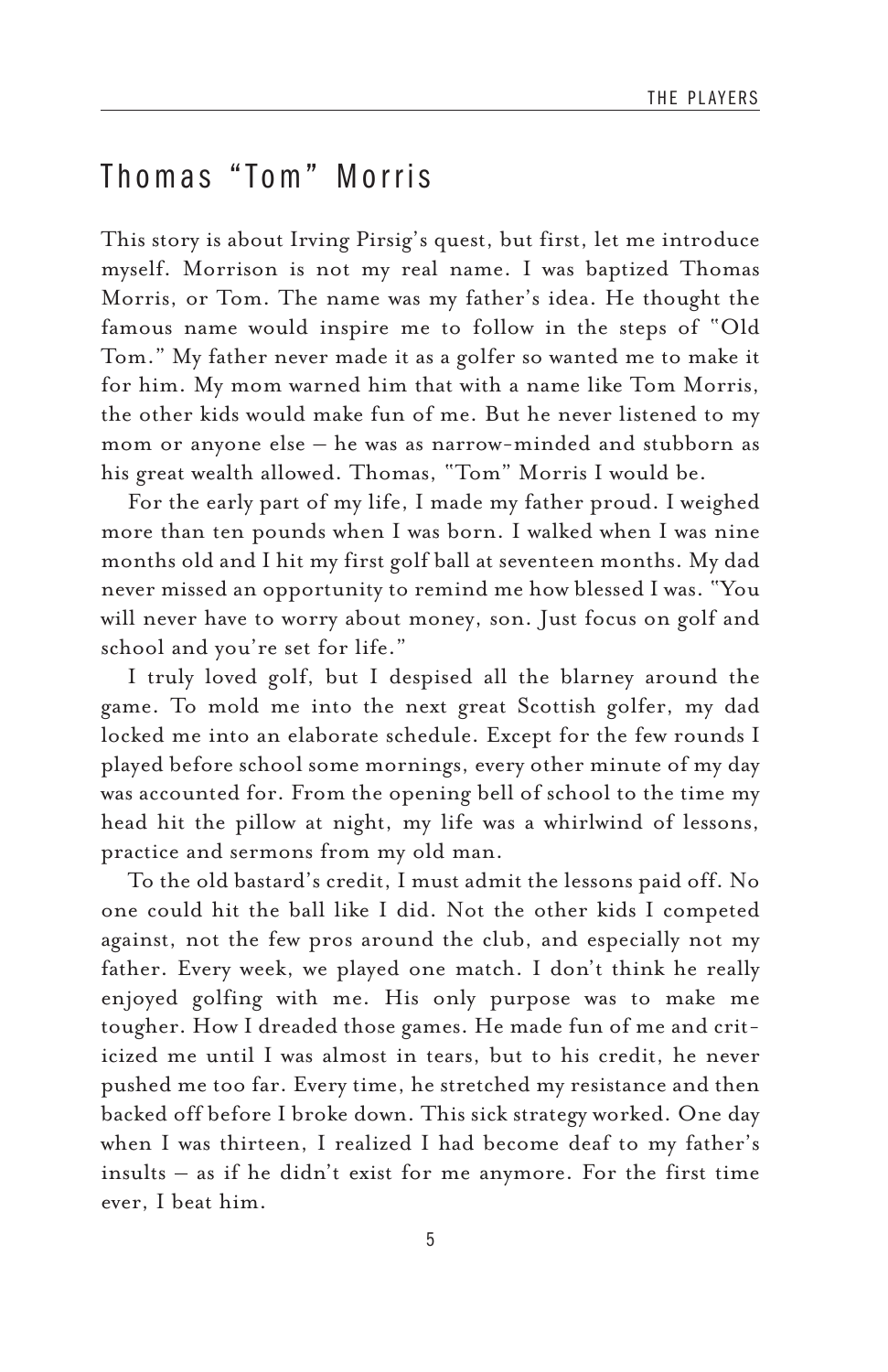That taste of my father's blood got me addicted to winning. It was all that mattered. I became the club and the county champion. I was the prodigy that made the members of our old club so proud. But, along with my petty fame came the resentment and jealousy of my opponents, who were also my schoolmates. Bearing a name like Tom Morris in Scotland was as pretentious as being christened Joe Dimaggio in Brooklyn – I couldn't make any mistakes. My name became the twisted gift my father had envisioned – it isolated me and pushed me to win at any cost. But for me, that name was a curse that helped turn me into the stubborn son of a bitch I still am to this day.

My only real friend was Grandpa. Once or twice a year he interrupted his world travels and came to visit us. While Grandpa was around, I was out of bounds to my father's army of instructors. Grandpa made it clear, "Let the kid play!" And, since he held the biggest piece of the Morris fortune, my father grudgingly obliged. While Grandpa was around, he was my teacher, the golf course my school and golfing our only concern.

Grandpa showed me a side of the game that I had never heard about. He'd traveled around the world to study the greatest golfers of his time: Vardon, Sarazen, Jones, Hogan, Armour and all the others. But he wasn't analyzing their swing or their psyche. Instead, Grandpa was looking for something a bit different. A peculiar side of the game, you might say – he was on a quest to solve a mystery. Something he called "the ghosts of the game."

Grandpa was a captivating storyteller. His favorite stage was our old clubhouse. Once in a while after our rounds, for reasons known only to him, he would give me the signal. "This place is a stinking bore, little Tom. Want to live it up a bit?" My heart pounding with excitement, I nodded my approval. Over the years, I had become Grandpa's accomplice. The show was on.

Grandpa would raise his head over his right shoulder, cup his mouth with his left hand and shout loudly enough for all to hear:

"I tell you, little Tom, this damned game is full of ghosts. It's infested with all kinds of goblins and demons..." And it never failed. For a few seconds, the clubhouse went completely silent. The few who weren't surprised were the old bartender, trained by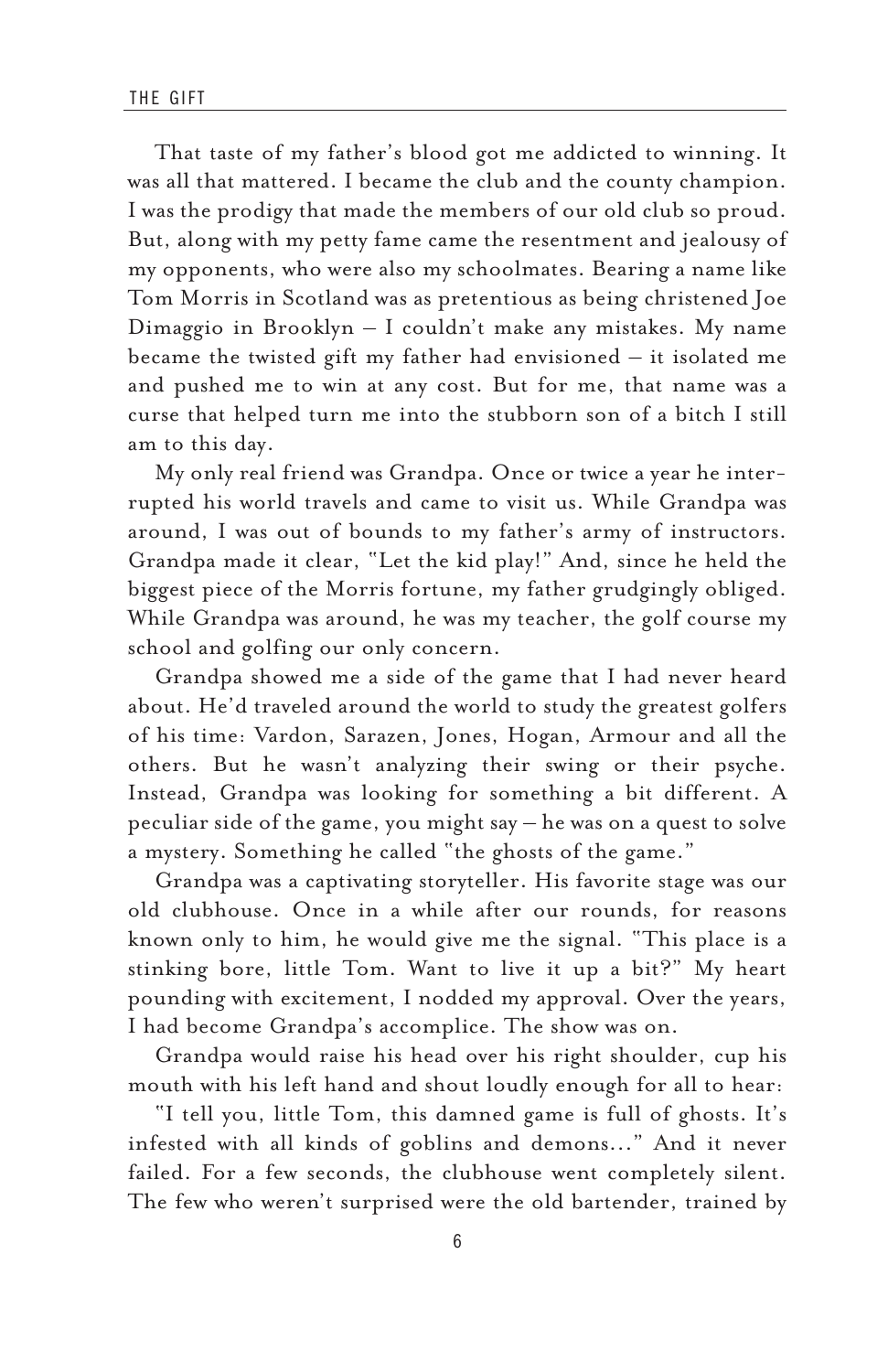years of his eccentricity, some regulars who had listened to Grandpa's stories before, and me – his straight man. Everyone else was instantly captured by Grandpa's bizarre tale and the conviction in his thunderous voice.

Now that he had everyone's attention, Grandpa held forth in a grand manner.

"The great golfers, little Tom. Morris, Jones, Hogan... do you know why they were so great?" I would shake my head, setting up his answer.

"They're haunted, little Tom. Haunted I tell you!"

"You mean by ghosts? That's impossible Grandpa. There are no such things."

"Nooo, little Tom, don't insult them. You've got to be careful. These damned ghosts are everywhere. There could be one or two of these buggers in this room right now!" he warned me as he probed the rafters with a look of terror on his face. "I tell you, the greatest golfers, they are chosen. The few who fully dedicate their heart and soul to the game, those are the chosen! They are helped by ghosts! That's why they're so good, little Tom."

At which point Grandpa paused. Took a sip of whiskey while his audience wondered if he was crazy. But it was too late. By then we were all caught in the lure of his extraordinary tale. Even me.

"I swear, little Tom, I saw them with my own eyes. I traveled everywhere there was a great match to witness. I went up and down these damned isles we call home. I even crossed the Atlantic to the Americas, on my search for these mysterious forces. I watched all of the great golfers, and I swear to you little Tom and to you all, this game is full of bizarre influences that we do not yet comprehend!"

Then, Grandpa would take a tattered old notebook out of his breast pocket along with a pair of reading glasses that he meticulously wiped with his club tie. He then wet his index finger and thumb and slowly turned the yellowed pages of his notebook until he found what he was looking for.

"There it is! I first noticed the phenomena in 1926. Here's what I wrote back then: *Jones plays like a god. He is completely oblivious to the world. It's like he's surrounded, protected by some kind of an invisible shield..."*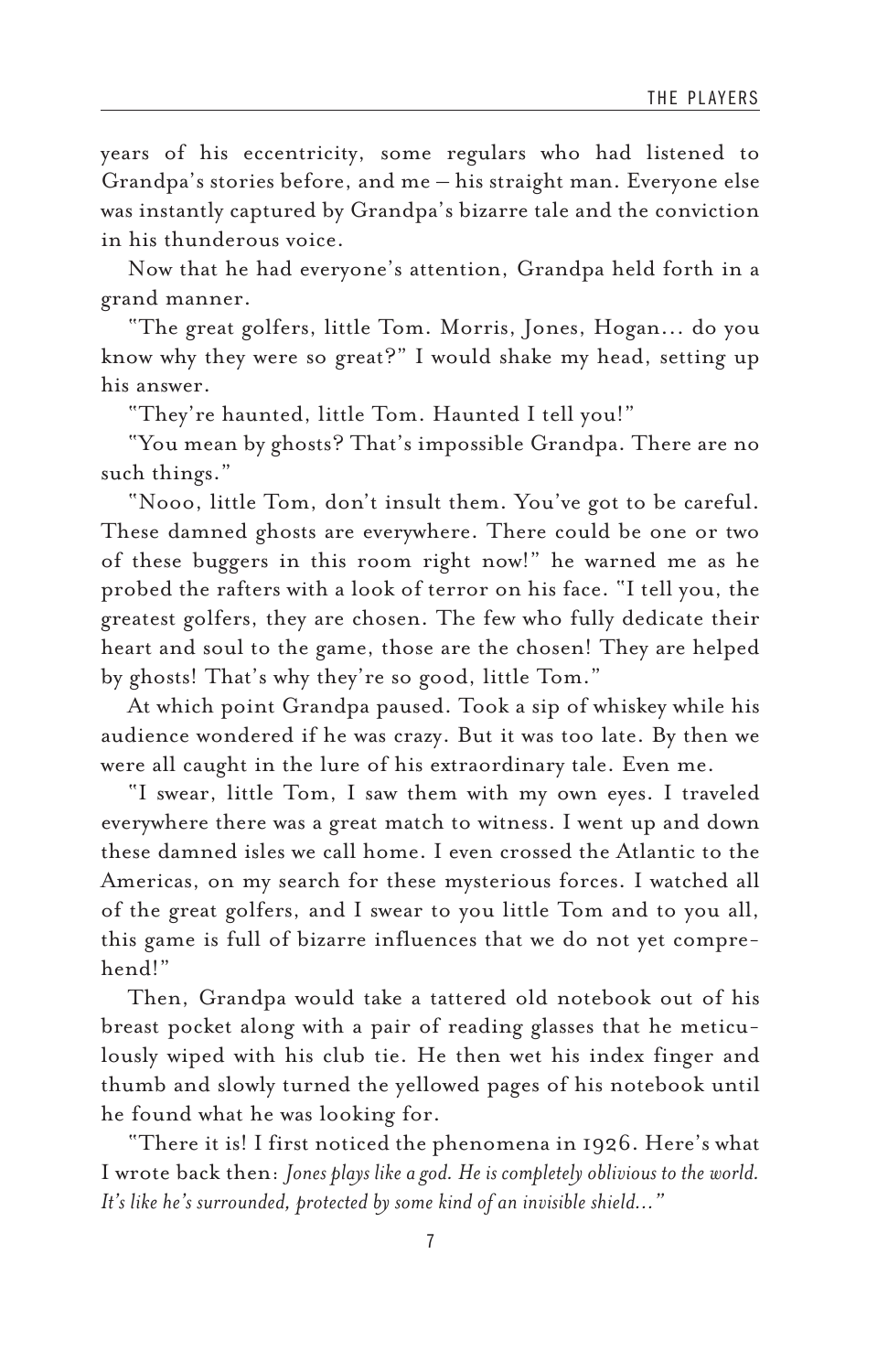He would leaf through the old notebook some more. "Ah, here it is again," he emphasized with a backhand slap on the open page. "In 1927, Bobby won the Open again and this is what I wrote about it: *Jones is in such utter control of his game that one might think he is being advised by an army of invisible caddies who have explored every inch of the course.* An army of invisible caddies.*.."*

As if he'd proven his point beyond a doubt, Grandpa would extend his right arm until his old notebook was an inch from my nose and then snap it shut.

"Come on Grandpa, that's all Blarney. No one else has seen those ghosts but you! If they really existed, we would know about them!"

"Your suspicion is well taken, little Tom. I used to doubt myself. For the longest time, I denied what I saw. I wasn't ready to admit that these entities really existed. But it all changed in '53..."

"What happened in '53?"

"The great Hogan won the Open at Carnoustie. It was magical. The more I watched him, the more I had to admit he was surrounded by a strange haze. I didn't want to believe, but I elbowed my way closer to Hogan to see them better."

"And what did you see Grandpa?"

"Just like Jones in '26 and '27, Hogan was in some kind of a protective bubble. The gallery, his playing partners, nothing else existed. It was just him and the course, and yet I felt he was not alone. I kept my eyes on him and gradually the mysterious haze took shape." To reassure himself he had captured his audience, Grandpa stopped and waited for someone to coax him on. And someone always did.

"Come on, old man, tell us what you saw!"

Grandpa would turn to whomever had spoken, raise his drink in gratitude and continue. "Some vaporous human shapes," he spit out, "I almost fainted when I realized that Hogan was surrounded by ghostly beings. Not only that, it seemed to me that he was talking with these entities. As he walked up the fairway, Hogan never looked straight ahead. His head was always tilted to his left shoulder." Grandpa would then stand up and mimic Hogan's determined walk. "In between each shot, Hogan mumbled a word or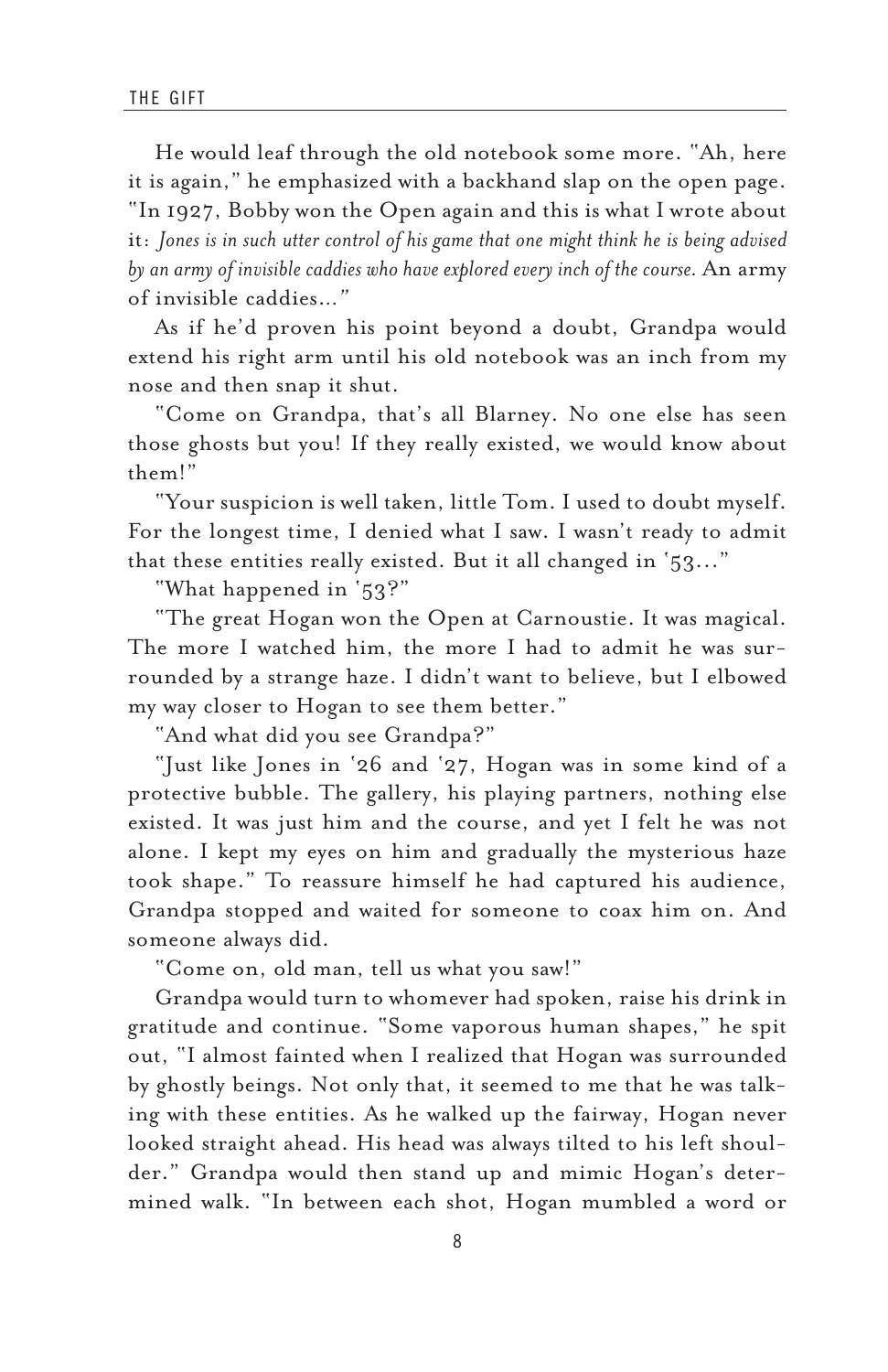two, waited for a few seconds and shook his head as if he was being advised by an army of supernatural caddies. I swear, these beings counseled him to victory. It was an awesome thing to behold!"

Grandpa would go quiet and take another sip, as we all fathomed the implications of his weird story. And then, in a jolt, he would surprise us once more.

"I know what you're thinking, all of you! But be careful before you go out and seek these mysterious powers to improve your own game. These supernatural buggers can be nasty. They can turn on you in a second."

"What do you mean, Grandpa?"

"It was Hogan again. Just a few years ago at the '55 US Open. I traveled across the ocean to witness the magic once more, and I wasn't disappointed. Again, I saw the ghosts, but this time they weren't around Hogan. Nooo, this time, they were all around his opponent of that day, Jack Fleck. It began on number five of the fourth round. Fleck was well behind Hogan, but these buggers transformed Fleck's game. A poor putter for most of his career, Fleck suddenly couldn't miss. All of his putts fell. Fleck tied Hogan with an incredible putt on the last hole. There would be a playoff the following day.

Fleck's charm continued during the playoff. He putted like a god and led Hogan by one shot as they stood on the eighteenth tee box. I got closer to the two warriors and they seemed to be in two different worlds. Fleck was radiant while Hogan looked frail, almost sick. I could see the crippling fear in his tired eyes.

Hogan had the honors. He needed a great drive to have a chance to beat Fleck and win his fifth US Open. Hogan addressed his final drive for what seemed an eternity. He waggled and regripped a dozen times. The 'Hawk' had become the prey. And then, the unimaginable happened. Hogan slipped on his downswing and sent an ugly duck hook into the rough. The US Open was over. It was eerie. Hogan never missed like that. It was as if the great player had been pushed by someone or something. The gallery was all in shock, except me. I had seen the energy around Fleck and I knew he couldn't lose that day."

"Come on old man, how come no one else saw what you swear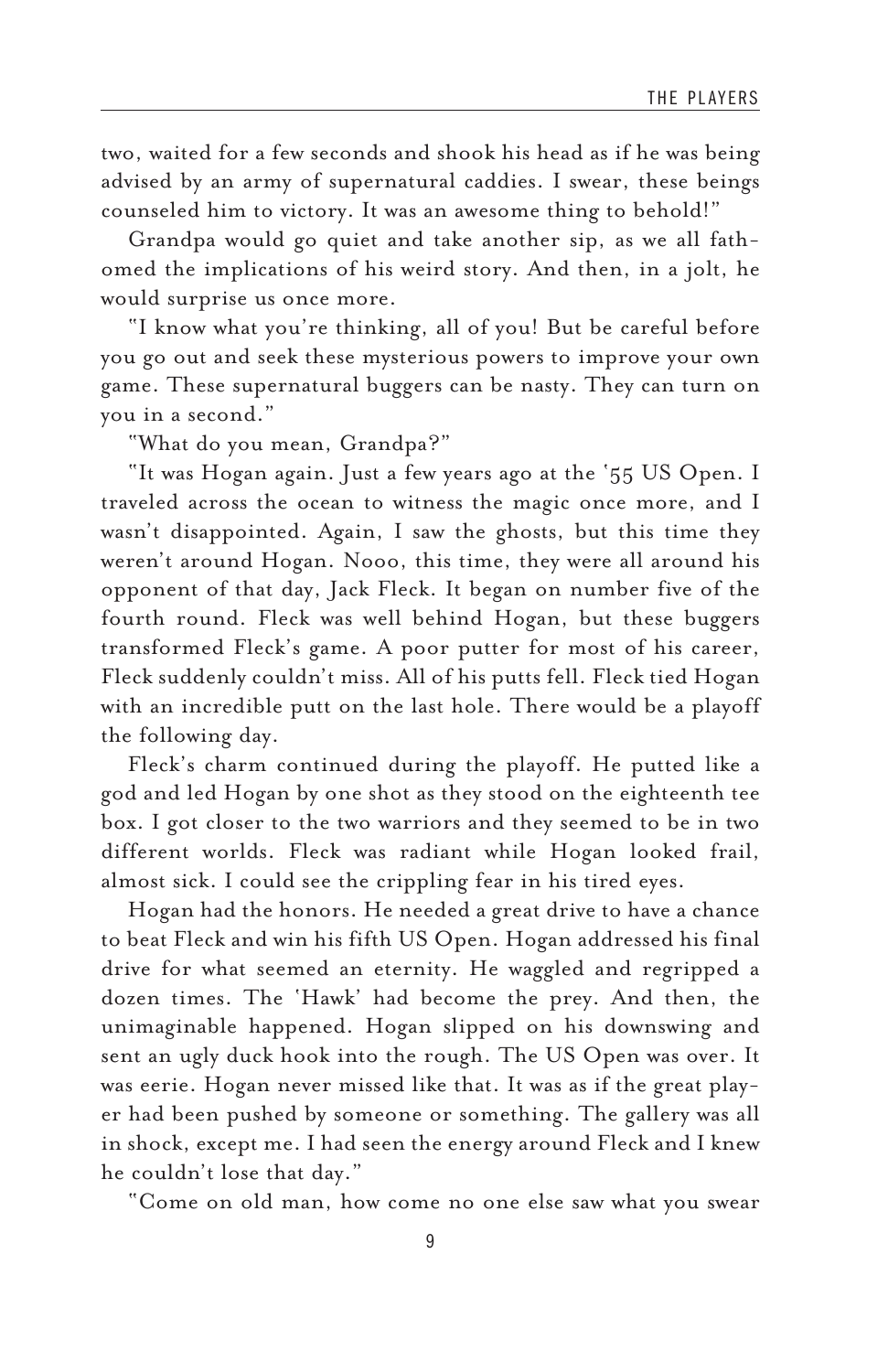you saw? How come no one else ever talked about these ghosts?"

"I believe that everyone who witnessed the match that day knew something strange was happening. I sensed that some of the other spectators actually saw what I saw, but they didn't talk. Imagine if they had."

At this point, we all pondered the same thought: 'What if these ghosts really existed?' But Grandpa would have none of this pensive mood. He would stand up with his tweed cap over his heart, and call us back to a more joyful mood.

"I swear to God almighty and to all single-digit handicappers out there, for they must be saints, that I'm telling the truth. With all of you as my witnesses, may I lose my swing if I'm lying!" As we all applauded his performance, Grandpa would raise his whiskey in a final toast: "To these old buggers! May they help you all on your quest to find your own truth and your own damned freedom!"

"To the old buggers!" we all replied.

I loved Grandpa and his stories. I went along and played the role of his straight man, but after awhile I began to believe him. On our way home after one of those nights, I opened up to him, "How can I become a chosen one?"

"It's not that easy, little Tom. The ghosts don't just appear when you call them. You've got to pay your dues and then maybe, just maybe, they'll smile on you."

"Please tell me what I have to do, Grandpa. I'll do anything!"

"Just play every shot as if it were your last, little Tom. Don't worry so much about winning. Instead, savor the pleasures golf will bring to you. But also cherish the deep misery it will throw upon you. It is in these moments of doubt and despair when you question everything that they might appear. When you have struggled enough by yourself, as Hogan did, they will come to your help. Don't worry about finding the ghosts. They'll find you. "

"How will I know when they come?"

"You'll know, little Tom – through the counsel of a stranger, through a feeling that will come to you, through the smile of a beautiful girl... who knows? But they will guide you. Just trust me, trust yourself and the game, little Tom, always trust the game."

"I don't understand," I would answer in despair.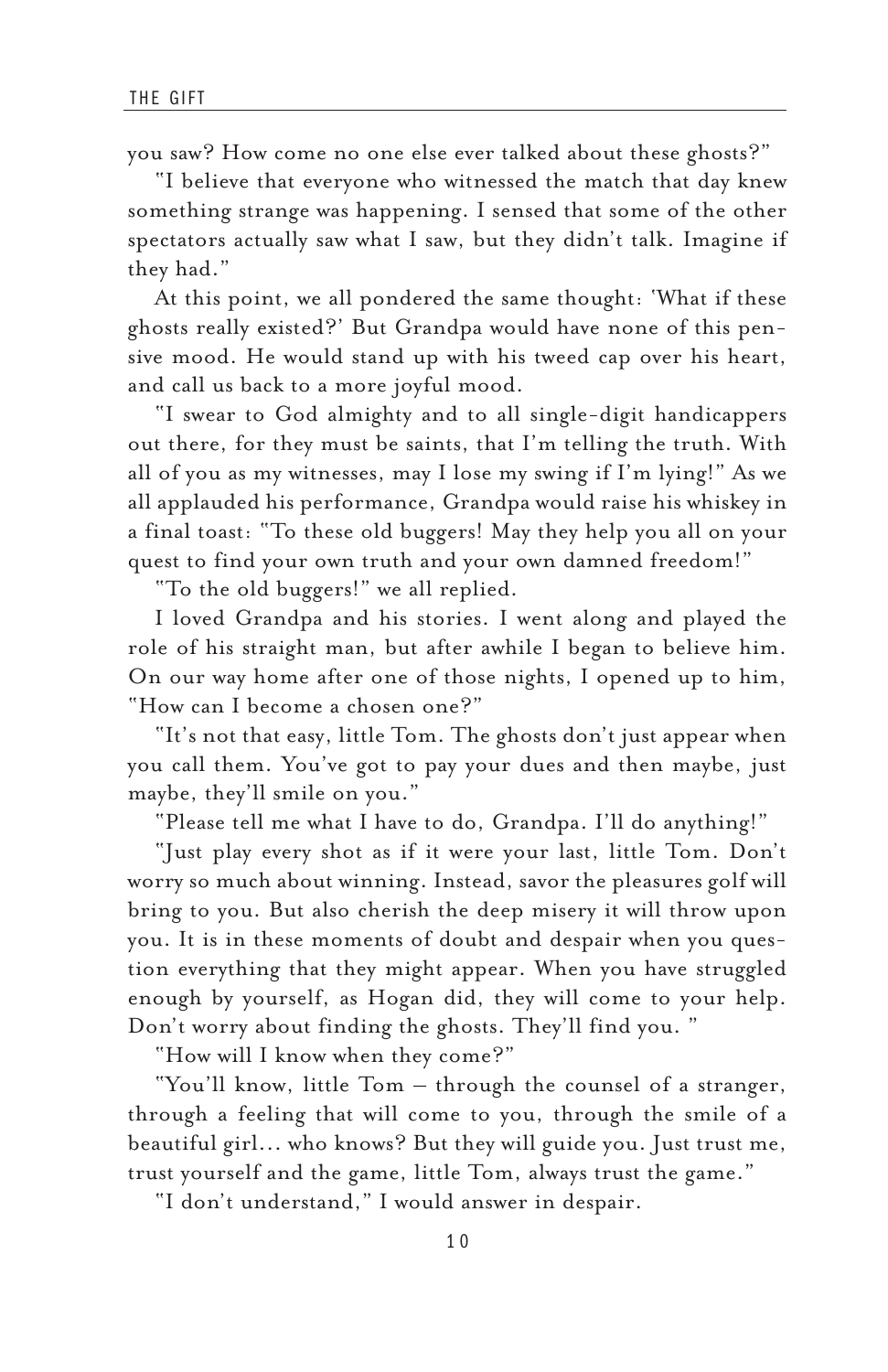"You're too young to worry so much, little Tom. You've got time. We will play another round tomorrow and maybe then you will learn a bit more."

Maybe he was right. Maybe I was too young.

But I was impatient and I had to know. At night in my bed, I prayed for the ghosts to choose and help me. All my childhood I waited for a sign, any sign, but none came. Maybe I looked for them in the wrong places. As my youthful innocence passed, I got tired of waiting and I chose not to believe in Grandpa's ghosts anymore.

And then, in the fall of 1957, a few days after I turned nineteen, I received a letter from Grandpa.

*"I write to wish you a happy birthday, little Tom. Unfortunately, I'm afraid I'm playing the last few holes of my life. But don't be too sad, I had a great life. My only regret will be not seeing you one last time. You have always been my ray of light in this world and it's time you found your own freedom. Please, run away from your father. He doesn't understand the game. Take this gift and go study abroad. Find your own way, nothing else matters. Forever, Grandpa."*

In the envelope, Grandpa had slipped a cheque that would more than cover any university education in the world. A few days later, he died in a hospital in South Africa. His body was flown back to Scotland to be buried.

The day after Grandpa's funeral, I packed my bags and sailed to America. Without a word or a regret, I left my family and my name behind – I became Thomas Morrison. I had serious business to attend to, other than a stupid game full of imaginary bogey men. I went to university, studied hard and turned my attention to making money. My own money. I made more than I'll ever spend. Away from my father's grip, my Grandpa's love and golf, I was haunted no more.

It wasn't until the first round of my tournament – The Morrison Invitational – that my Grandpa's stories caught up with me. I was twenty-nine years old and held the world by the balls, as they say in the USA. I owned my own brokerage firm and the taxes we were paying were too high. "Sponsor a big event. It's better than giving the money to the tax man," someone suggested. "Why not a golf tournament, Mr. Morrison? You like the old game..." anoth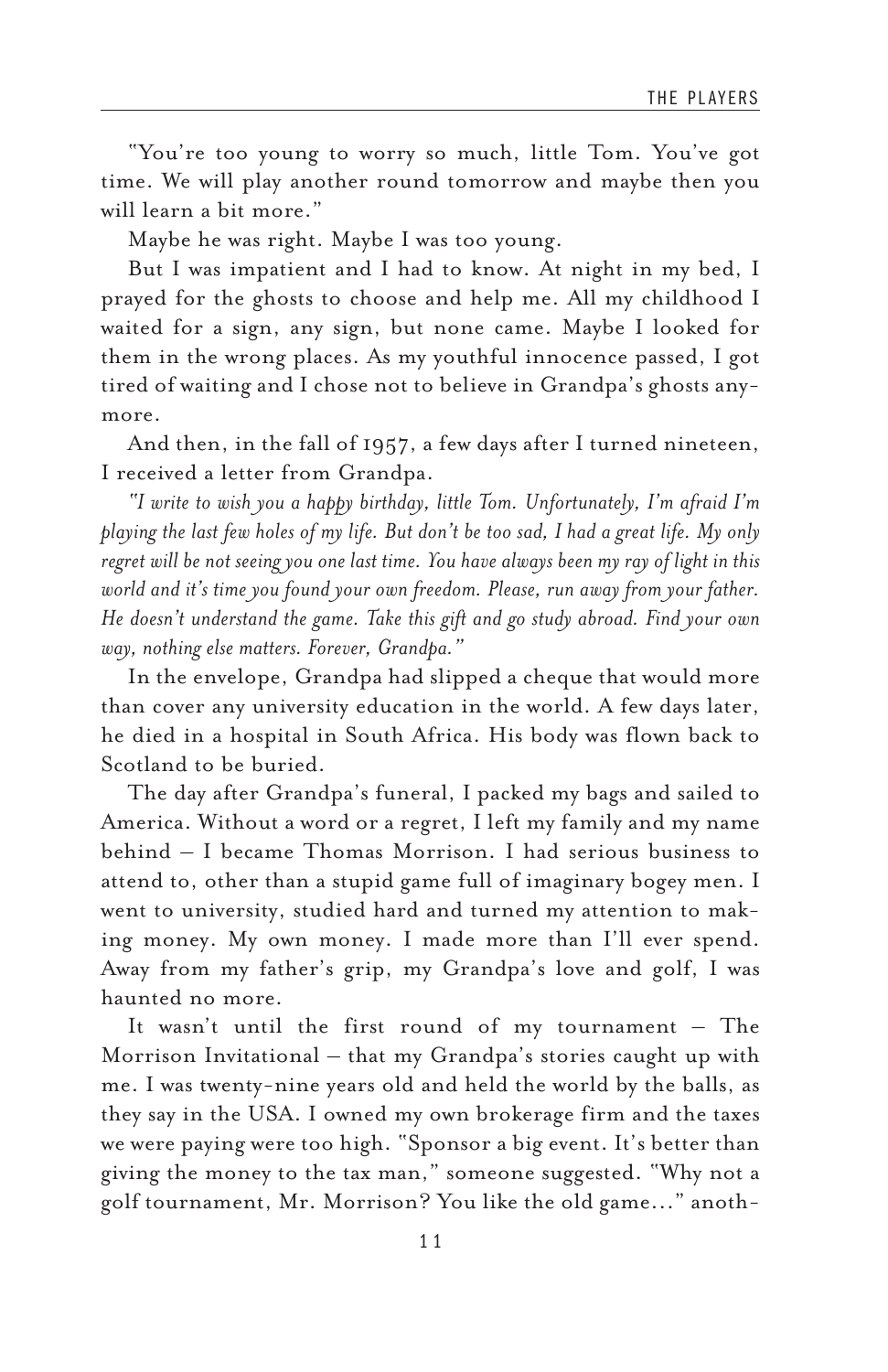er added. And so the "Invitational" was born\*.

We wanted to attract the biggest names in golf. "The twentyfour premium golfers on the planet!" was the pitch from the agency who organized the tournament for us. But only twenty-one accepted our invitation.

"Let's go for the top amateurs in the country" was the next move, and two more golfers accepted our invitation. Three weeks before the tournament, we had one last spot to fill. That's when one of the agents suggested something different. "I saw a young golfer at a small-time open in California a few weeks ago. Pirsig was his name. Irving Pirsig Junior. He plays a different kind of golf. Like no one I've seen before. He's going to be really good one day. Why not give him a chance? Who knows, if he plays well, it would add an underdog twist to the show. You always need an underdog."

"Whatever," I answered, star struck by the big names who would play in my tournament.

In my company's tent, where I entertained some of the clients who had made me so wealthy, I watched the first round on television and caught a glimpse of Pirsig. I was immediately taken by the unknown amateur wearing an old fashioned flat white cap. "Just like Hogan used to wear," someone commented.

Pirsig was playing well, but something else was taking place. It was exactly as Grandpa had described so many times. I could see a vapory haze forming all around Pirsig. I shuddered as a familiar chill ran down my back. In a moment, I was returned to those nights by the fireplace in the old club house back home, when Grandpa told his weird stories. Was I dreaming or were the ghost stories really true?

I ran out of the tent and caught up to the gallery following Pirsig. Up close, I clearly saw the spirits twirling around Pirsig. Did Pirsig

· · · · · · · · · · · · · ·

\* The one and only Morrison Financial World Invitational took place in 1968. Our initial goal was to build another Master's, but that didn't work. The year after we sold the concept and the rights of the event to a competitor and made a large profit. *Tom Morris.*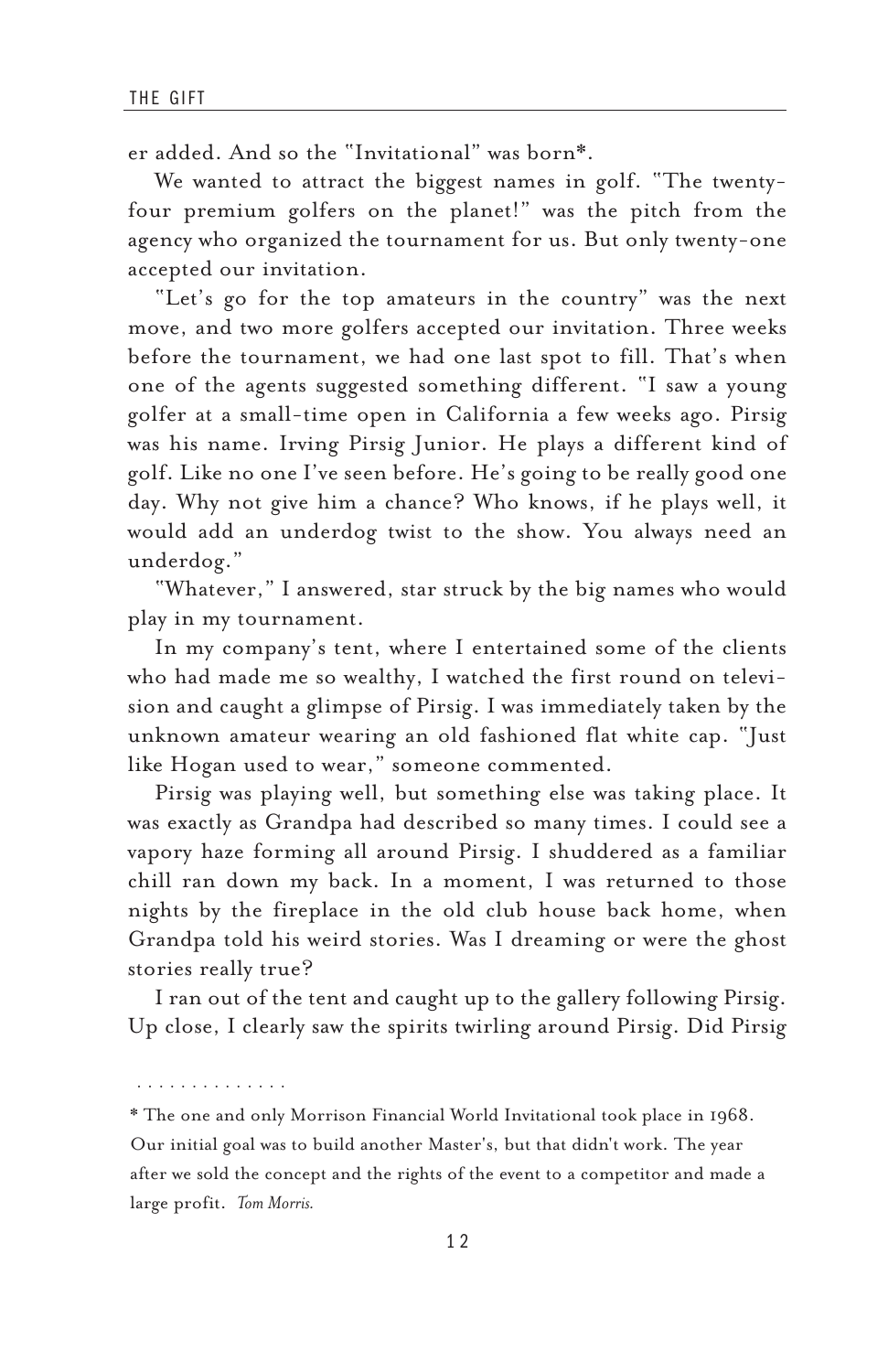know about the ghosts? I wondered. Was he aware of them? Maybe in some way he could help me solve the mystery I'd buried years ago. But when I faced him later after his press conference, I didn't have the courage to talk to him. He gave me an opening, but there were too many journalists and clients around. What would they think if I asked Pirsig about ghosts? Instead, I looked away. Pirsig walked out of the press tent and disappeared from golf and public life. I let Pirsig go because if I had talked to him, if I had asked him about my Grandpa's ghosts, I would have plunged myself back into all the uncertainty and doubt I had left in Scotland ten years earlier. I found many excuses to bury my Grandpa's stories for another thirty years. My business, a short-lived career in politics and a couple of ruined marriages kept me busy. But as I became richer, I also grew more bitter with frustration.

Despite my incredible wealth, I had not found any kind of peace. Every time I slowed down enough to listen to myself, questions and doubts jarred me. I felt an emptiness. Something was missing in what I had lived so far.

When I turned fifty-eight, I suffered a second heart attack. I realized that I might not have that long to live. I realized that I had to find Pirsig and talk to him. In some ways, he had lived the life I should have lived myself. I still had so many questions about the strange events that took place at the Morrison Invitational so long ago.

It took me a few months to locate Pirsig, who was living quietly in a quaint little house on the Oregon coast. I found him one fall day a couple of years ago, playing on the beach with his pack of dogs. In one glance, I recognized him by the unmistakable limp that rocked his waist to the right with every step, just as it had when he played in the Morrison Invitational. This time, as our eyes met, I offered my hand. Pirsig was just a few years older than I, but looked much older. He was very thin, yet his blue eyes still exuded the same uncanny serenity.

"Thomas Morrison, Mr. Pirsig. It's truly a pleasure to see you again."

Unfazed, Pirsig shook my hand.

"What brings you here, Mr. Morris?" I smiled at Pirsig. I was surprised and grateful he had used my real name. It felt so natu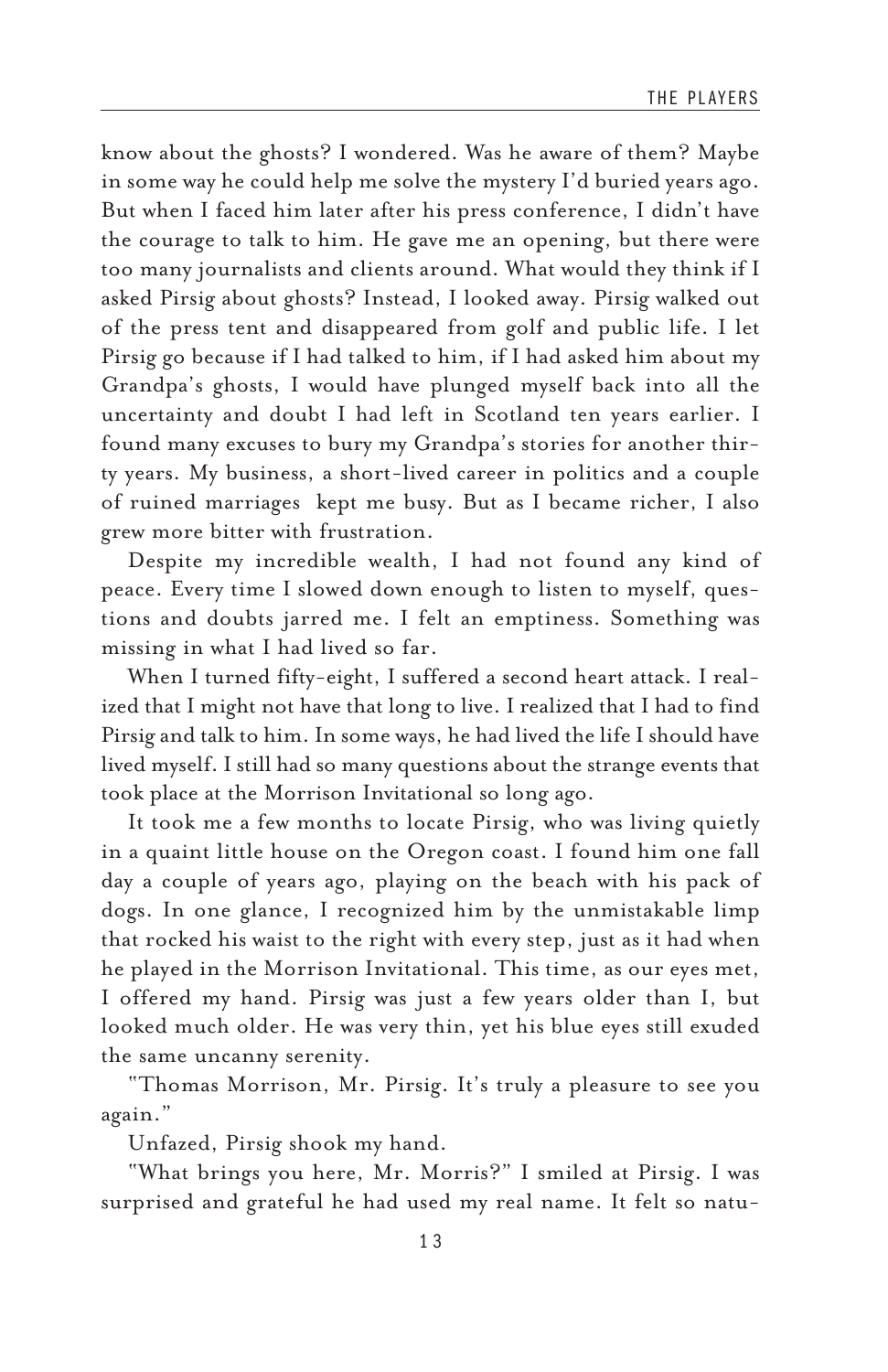ral, coming from the old champion.

"Stories, Mr. Pirsig. Old ghosts stories."

"Well, if it's a good story you are seeking, you came to the right place. Come on in."

For six days, we sat on Pirsig's deck as the waves lapped below the pier, and he shared his amazing story with me. At the end, I promised Pirsig that I would get his story to as many people as possible. I hope it illuminates you as much as it did me.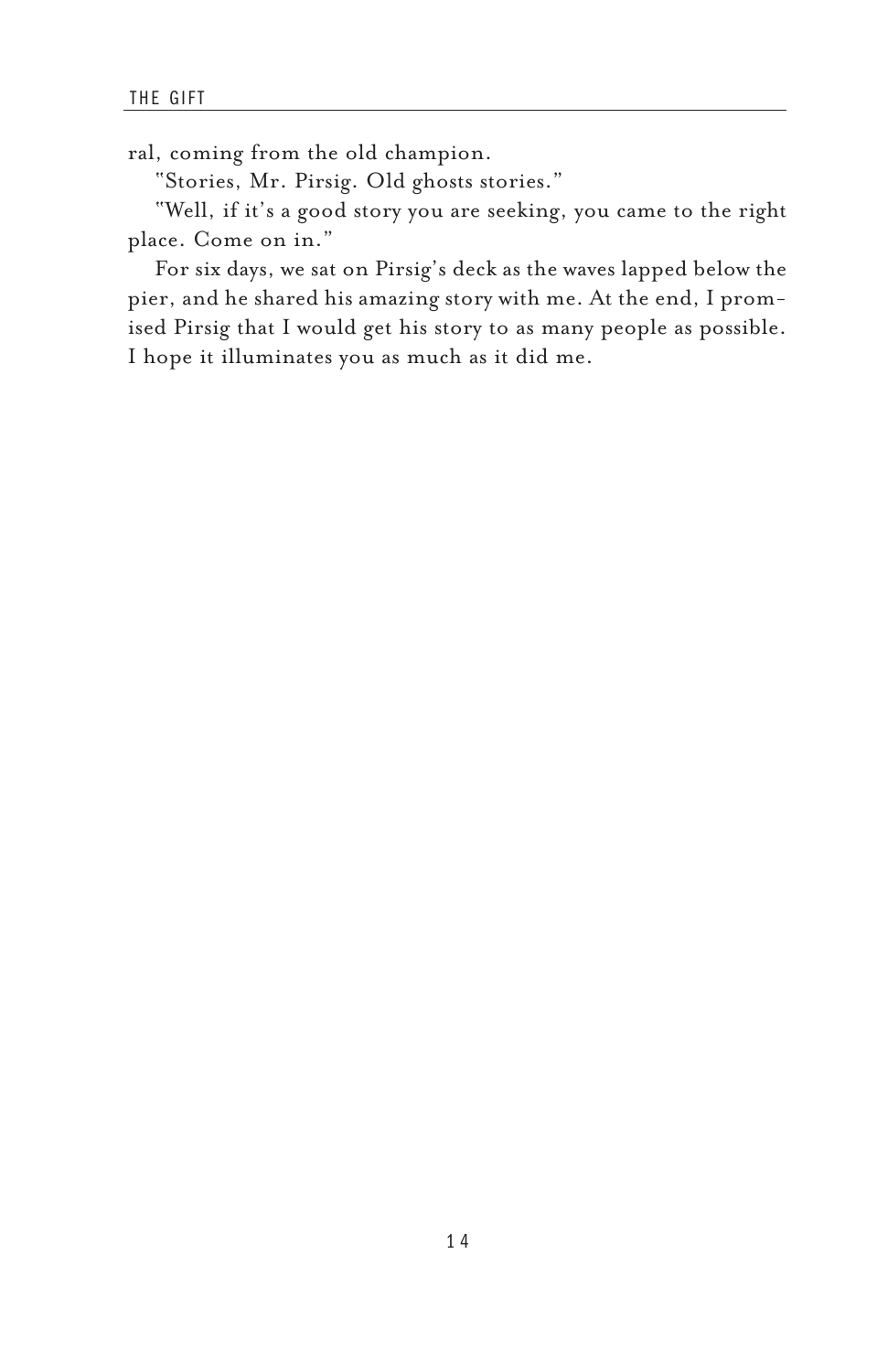

*"From now on, ask yourself, after every round, if you have more energy than before you began. 'Tis more important than the score."*

> John Stark, Scottish Golf Pro

### Irving Pirsig's Dissonance

*A few moments after we sat on two blue Adirondack chairs on Pirsig's deck, I asked Pirsig, "How did it all begin?" Pirsig raised an eyebrow.*

*"You don't waste your time, Mr. Morris; you get straight to the point."*

*"Always did, Mr. Pirsig. That's how I made my fortune. But there's something else. I don't have much time left."*

*"Neither do I, Mr. Morris," Pirsig said, looking at the waves.*

*"How?" I insisted.*

*"I like your question, Mr. Morris. Most would ask why I retired after only one pro tournament. 'You had a chance to get it all – fame fortune, glory. How could you drop out?' they would ask. But not you, Mr. Morris." I smiled back at him and Pirsig saw my impatience. He sat back in his chair and began his tale.*

*"Well, let me tell you, Mr. Morris, that my life changed when death looked me straight in the face. When death winked at me and sent me on my quest."*

# $\mathbb{R}$

I went to university because that's what my friends did. I didn't have a clue what I wanted to do besides play football, lacrosse, hockey and hang out with my pals. For the community work required to complete my degree, I volunteered at the "Y" and coached a kid's basketball team. I had a blast and so did the kids. The professor who super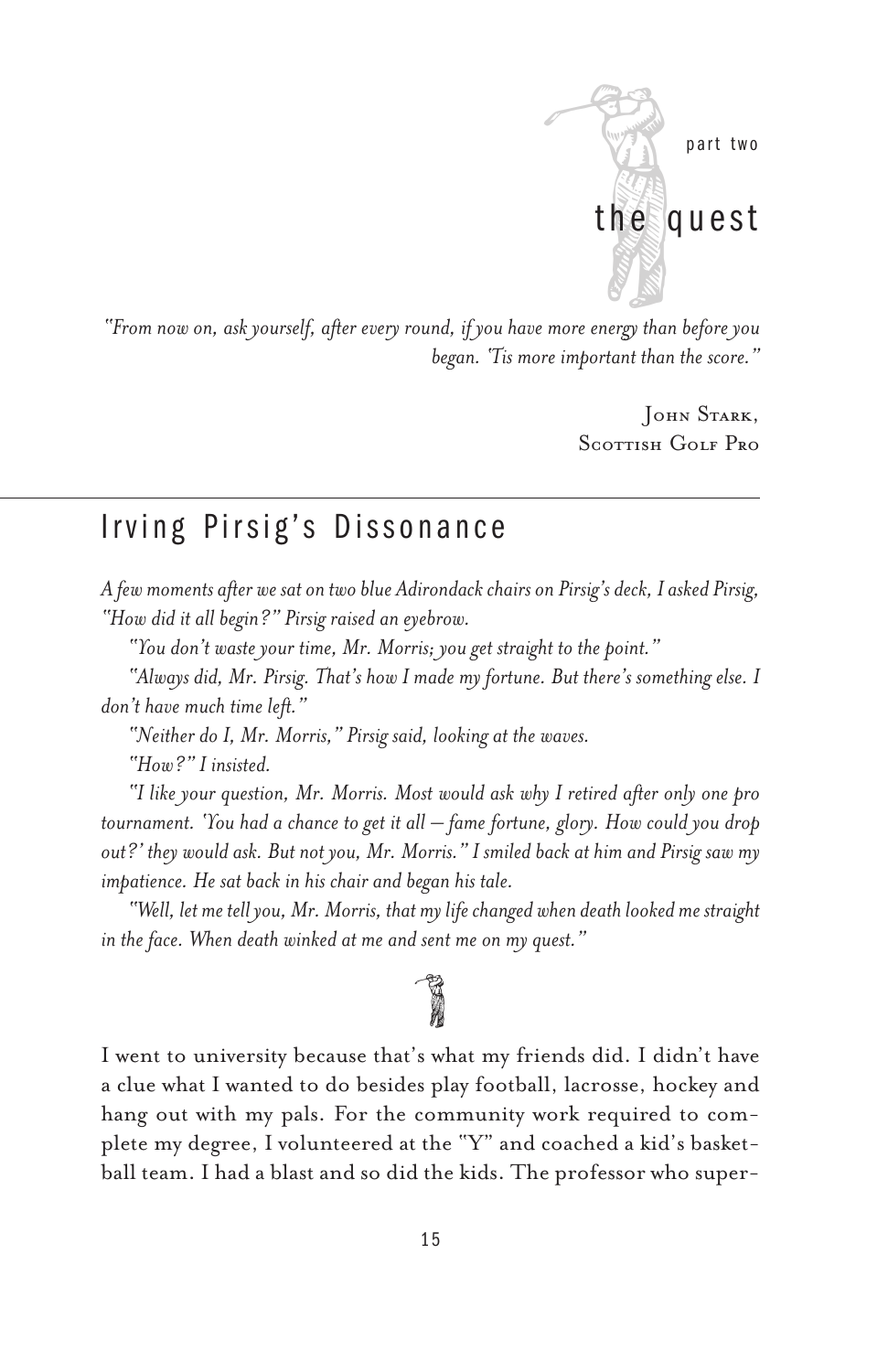vised the program told me I had a talent for teaching and that's how I chose my career. I completed a degree in kinesiology and then went to teacher's college. After university, I moved around for a few years, going from one temporary teaching job to another. Then I applied for a permanent job teaching high school phys. ed. in a small mountain resort town and I got it. I was twenty-three and I thought that was the beginning of my career.

I was a good teacher, but not a passionate one. Not yet anyway. Like most of the students and some of the other teachers, I didn't really care. The routine and the hours fit my lifestyle at the time. Life was easy; the resort town was like university all over again. Tourists flocked to the mountains for skiing and fun and the place offered what they were looking for. There was a bar on every corner and my pals and I had our circuit. On Monday it was Tequila night at the "Tijuana". On Tuesday it was two-for-one at "Morrisey's Pub". And so it went as we drank our way through the week.

At the end of my third year of teaching, I gathered my cronies and we hit the town to celebrate summer break. At the end of the night, I woke up in a strange place, naked and with a stiff neck. With every breath I took, I felt a glob of phlegm and tequila rattling in my throat. I spit it out before I threw up. Holding my head with both hands, I looked around, waiting for my eyes to adjust to the darkness. Gradually shapes emerged, and then something nudged me on the left leg. I jumped. My heart pounding, feeling sick again, I looked back to where I had been sitting a few seconds ago. There seemed to be something or someone lying on the floor. I squinted and rubbed my eyes and then I saw her cute little butt squirming around. Too hung-over to walk, I crawled on my hands and knees towards the butt. She was blonde, had a butterfly tattoo on her left cheek and a bottle of tequila in her right hand, but I didn't know who she was or what we had done last night. I caught a whiff of the tequila and got sick. I threw my head to the left to avoid puking on her and banged my forehead on the door frame. I got up to escape the smell. I stumbled around in the dark and gathered whatever clothes I could find and ran out of the hotel room, pants unzipped, shirt and shoes in hand.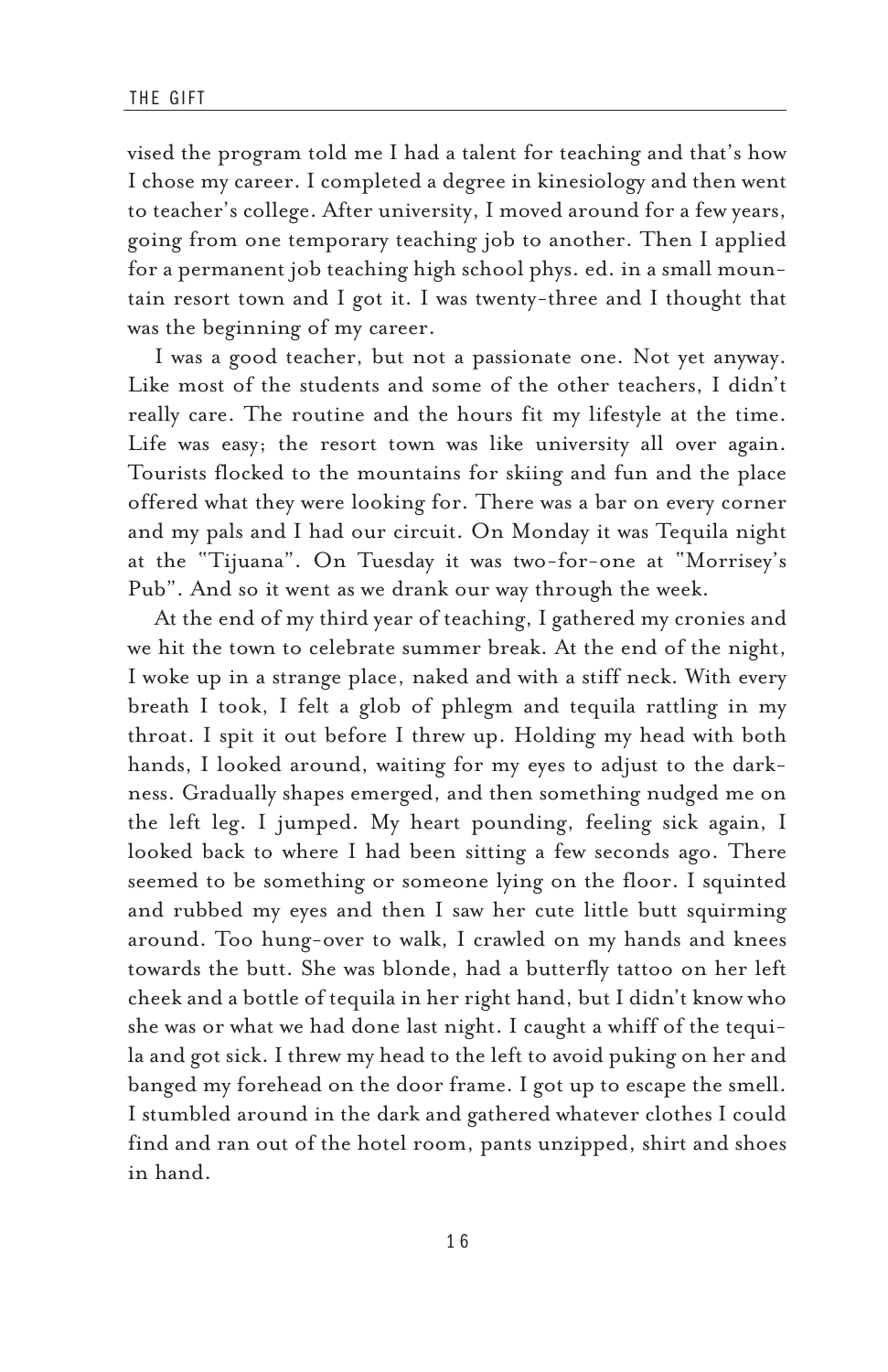Once outside, I swallowed a good dose of cool mountain air and felt sick again, not from the booze, but from something else within me. Something really deep and scary. I don't really know what or why, but something had shifted inside.

After that night, I kept going to the bars and pubs with my buddies for a little while, but I didn't drink much anymore. I'd nurse a beer for hours. I'd force myself to laugh at my friends' stupid jokes, but it was like teaching, I didn't care. I hung out because I didn't know what else to do. A door had been opened and a sneaky uneasiness had crept into my consciousness – I had become aware of my own futility. As much as I tried to stay eighteen forever like all the other guys I hung out with, I was a young man living an old man's aimless life.

A few weeks later, I gave up the bar scene and drinking altogether. I had to find another drug to replace the booze that numbed me to sleep. I went back to an old passion – sports. Complete physical exertion became my dope. I ran every morning and rode my bike with my two dogs after school. After that, I watched television until I fell asleep on the couch.

But my quest really began on a Sunday in late September. I know it was a Sunday because every Sunday I left my dogs at home and rode my bike on the pavement for as long as I could.

That particular Sunday, I was only a few miles outside of town, at the end of an eight hour ride. It was late in the day and I was racing home before complete darkness fell. As I approached a small hill, suddenly my stomach froze and the hair on my body stood on end. My numbing fatigue gave way to profound fear. I broke my furious pace and switched to a lower gear. Legs spinning, I slowly topped the small hill and heard a train on the other side. Muffled by the trees and the hill and my furious all-out final sprint, I hadn't heard the rhythmical noise of the train. If I'd continued my blind dash, I'd have ridden right into the train. I stopped at the top of the hill, took my right foot out of my pedal strap and looked up to the ceiling of stars that was appearing in the dark blue mountain sky. I was covered in sweat, my heart pounding and my stomach still gently trembling from fear. I waited, refreshed by the draft of cool air coming from the train's wake.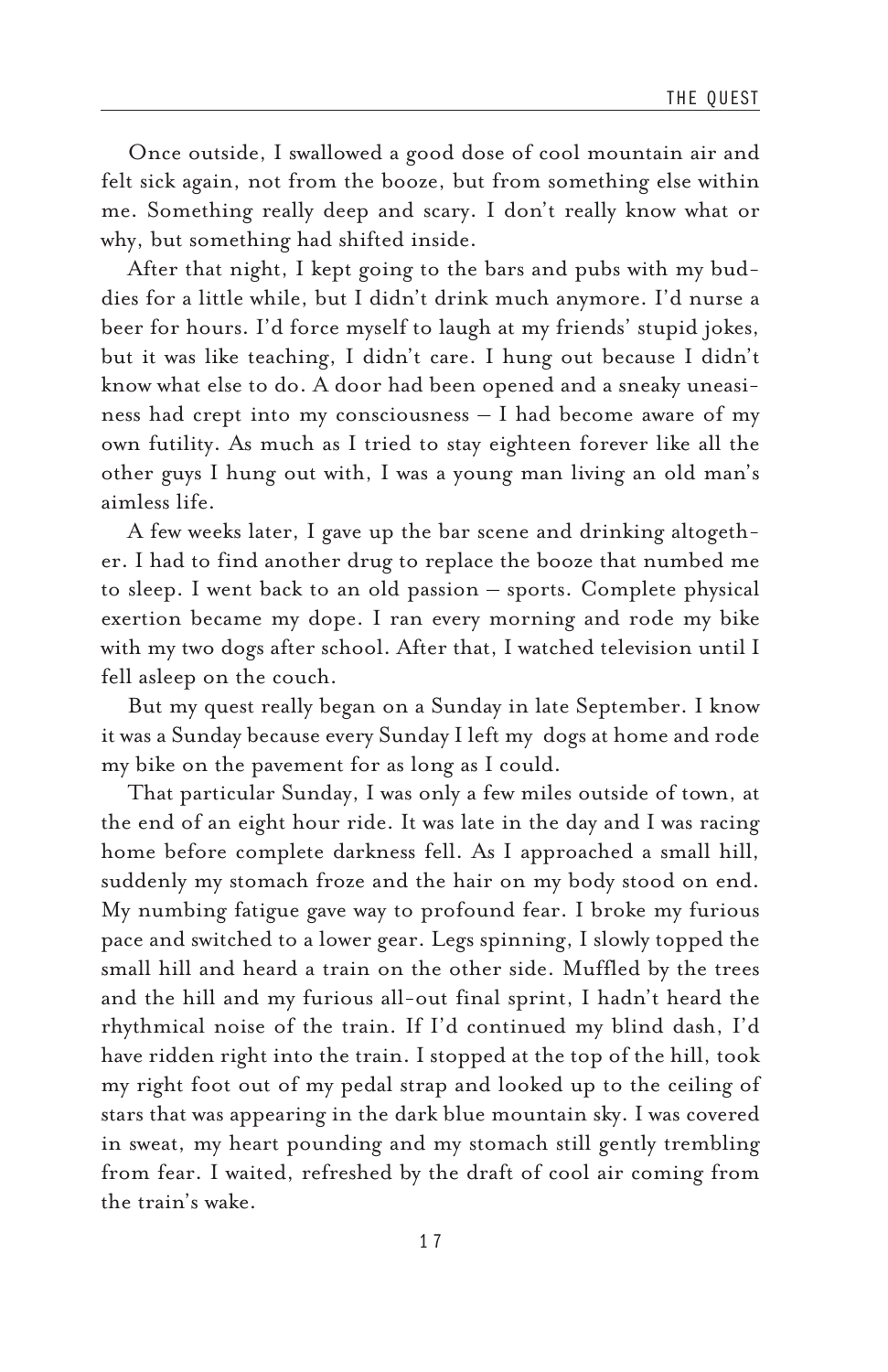Instinctively I turned to face the road behind me as a pickup truck came roaring over the top of the hill. The driver saw me and the train at the last second. As he veered to the right to avoid the tracks, he clipped the wheel of my bike, propelling me toward the train. One of the big iron wheels then caught my back tire and threw me against a post where the missing railway crossing sign should have been.

During the impact, my senses were heightened and the events unfolded in slow motion. I clearly heard every sound. I smelled the gas coming out of the pickup. I felt my right leg shatter. I saw my tibia break the skin of my right shin. As I lay there, I didn't know that my other leg was also fractured. As the noise of the train diminished, an intense pain rushed up my spine. I bit my lip and slowly rolled my head to the side. Through my tears, I saw the red pickup wrapped around a tree. Then I passed out.

I woke up in the hospital sixteen hours later, my entire body throbbing.

"Where are my dogs?" was the first thing that came out of my mouth.

"Don't worry, they're still with your neighbor. He dropped by a few hours ago and said he would keep them until you get home," a nurse answered from behind the beige curtain that surrounded my bed. I couldn't see her, but I could see my right leg wrapped in bandages on top of the sheet. I remembered the accident, the bone breaking the skin and I was puzzled that they hadn't put a cast on my leg. The nurse finally opened up the curtain and, as if she had read my mind, answered my question in her precise, robotic way.

"Don't worry, a brand new metallic frame inside is holding your leg together. It's the only way it's going to heal. You broke both your tibia and your fibula." In response, I looked at my other leg in a sling. The nurse anticipated my next question.

"Hairline fracture of the tibial plateau. Immobilization for three weeks. The good thing is that you didn't damage your spine or your neck. You're lucky."

"What happened to the driver of the pickup?"

"He wasn't so lucky. He died."

"I'm sorry to hear that."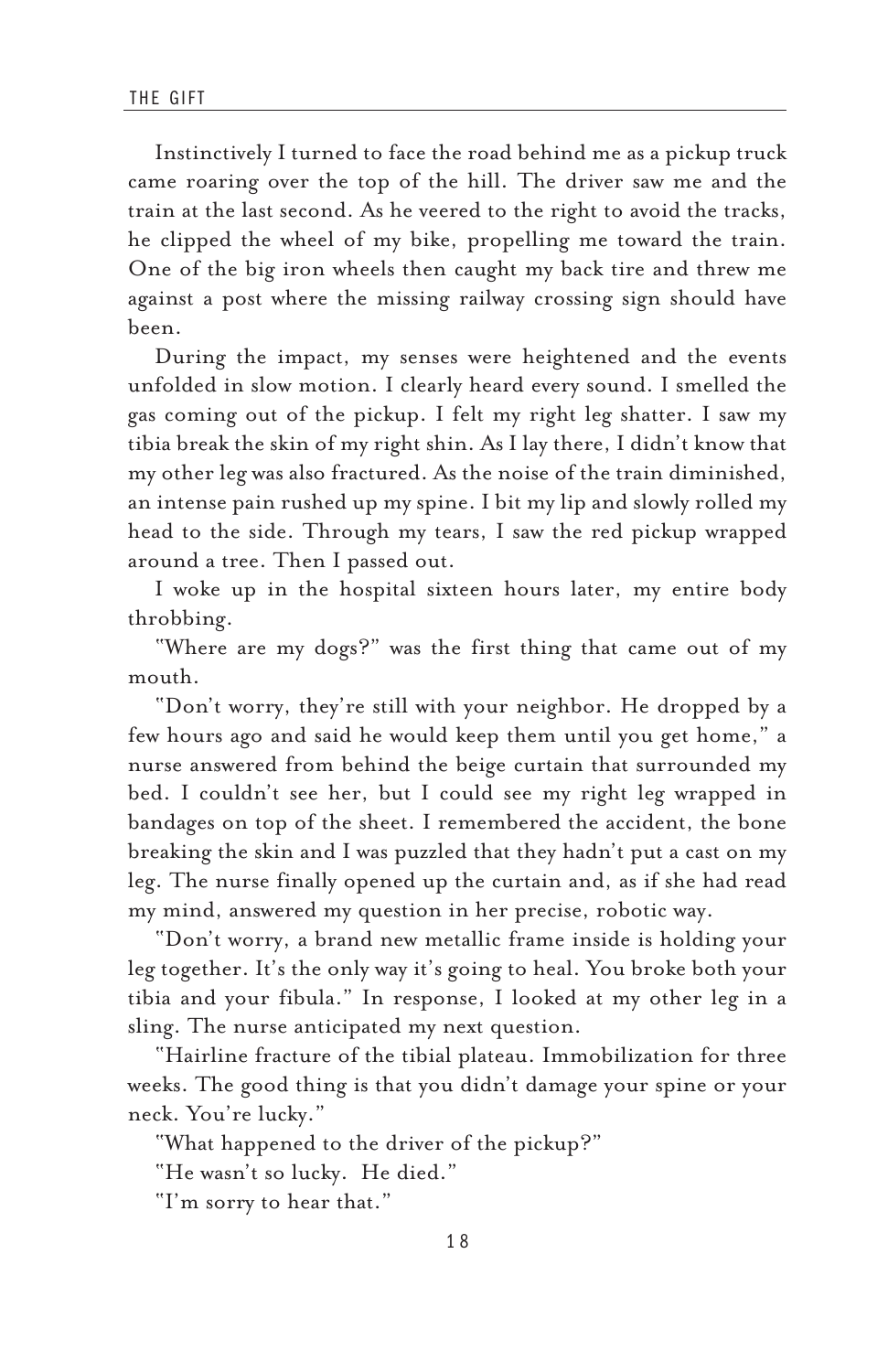"Did you know him?" she asked.

"No."

"I can tell you, then, that he was quite drunk. Anyhow, just rest and if the pain is too much, squeeze this little button." She demonstrated, "It will shoot a dose of painkiller in your intravenous." It took only a few seconds to feel the effects of the drugs. I smiled back to the nurse and she walked out of the room.

I enjoyed the high for a few moments and then took some time to evaluate my situation. The nurse had summed up my sorry state  $-1$ was a cripple. A very confused cripple. Strangely, stuck in bed, I felt no sorrow, no angst. Instead, I felt like a kid who stayed home sick from school. Sheltered in my bed, I was freed from all obligations. The internal discomfort that had invaded me for the last few months seemed to have vanished with the accident.

As time went on and the doctor reduced the amount of painkillers, my sense of well being didn't go away: it grew. It didn't make any sense to me. I should have been depressed, but instead I felt a heavy burden had been lifted from my shoulders. "Why do I feel so relieved?" I kept asking myself.

I stayed in the hospital for almost three weeks. My only pleasure was to escape to the hospital rooftop in my wheelchair. For hours, I stared at the mountains far away, to the rhythm of the throbbing pain in my right leg. During one of those escapes to the rooftop, I began to understand why I felt so relieved. The accident had jerked me out of my numbing routine. It had giving me time to really think about my future, time to figure things out and change my life in any way I could. I had stared death in the face and got away from it alive and almost intact. Now, the scary part was that I had no choice but to jump into the unknown and grab on to whatever I found there.

*Pirsig settled more deeply into his chair. I observed him as he sat silent. After a few minutes, I drummed up the courage to break the silence. "What was that feeling, that lump in your stomach, that made you give up drinking and hanging out with your friends?" Pensive, Pirsig responded with a question of his own.*

;

*"Do you like music, Mr. Morris?"*